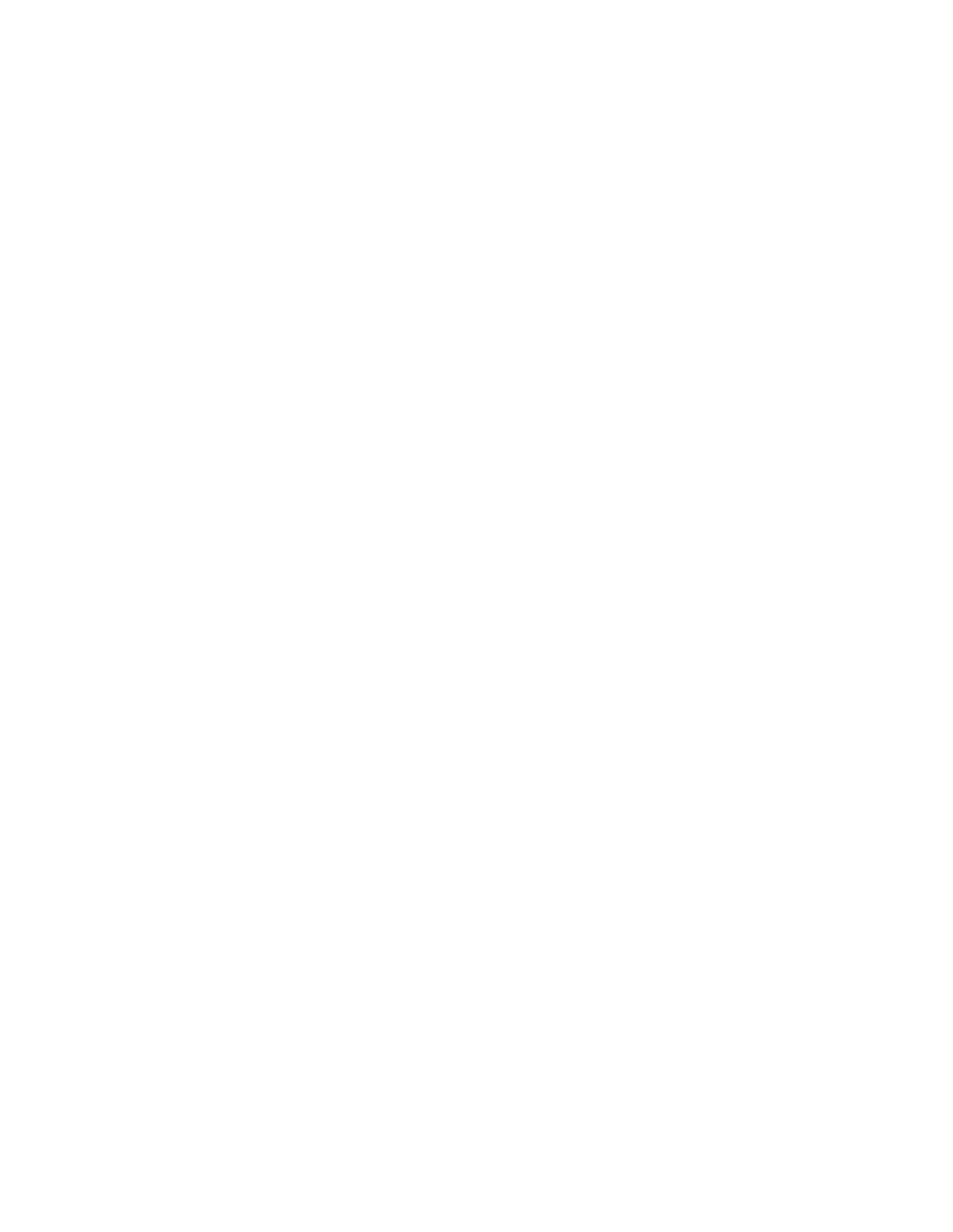A BILL to amend the Code of West Virginia, 1931, as amended, by adding thereto a new section, designated §3-1A-9; to amend and reenact §3-2-6, §3-2-11, §3-2-23, and §3-2-25 of said code; to amend and reenact §3-3-1, §3-3-3, §3-3-5, and §3-3-5c of said code; to amend and reenact §3-6-9 of said code; to amend and reenact §3-7-3, §3-7-6, and §3-7-7 of said code; to amend and reenact §3-8-2b of said code; and to amend said code by adding thereto a new section, designated §3-9-21, all relating to elections; prohibiting nonpublic funding sources for election administration and related expenses without prior written approval by the State Election Commission; clarifying the deadline for electronically submitted voter registration applications; requiring certain optional questions regarding updating or transferring voter registration or registering to vote to be presented by the Division of Motor Vehicles as part of application for motor vehicles driver's license or other official identification card; authorizing the Secretary of State to revise questions in legislative rules to conform to federal law; requiring the Division of Motor Vehicles to release certain information to the Secretary of State; requiring cancellation of voter registration upon receipt of certain official notices from a state or federal court; changing the time period for county clerks to initiate the confirmation notice mailing process in the 17 systematic purging program for removal of ineligible voters from registration files to each odd-numbered year following a federal election; changing the time period of inactivity required for county clerks to initiate the confirmation notice mailing process in the systematic purging program for removal of ineligible voters from registration files from four years to two years; extending an electronic absentee ballot transmission option to certain voters eligible to vote an emergency absentee ballot and certain first responders; changing deadline for certain voters to become eligible to vote an emergency absentee ballot; changing the start and end date for early in-person voting; removing requirements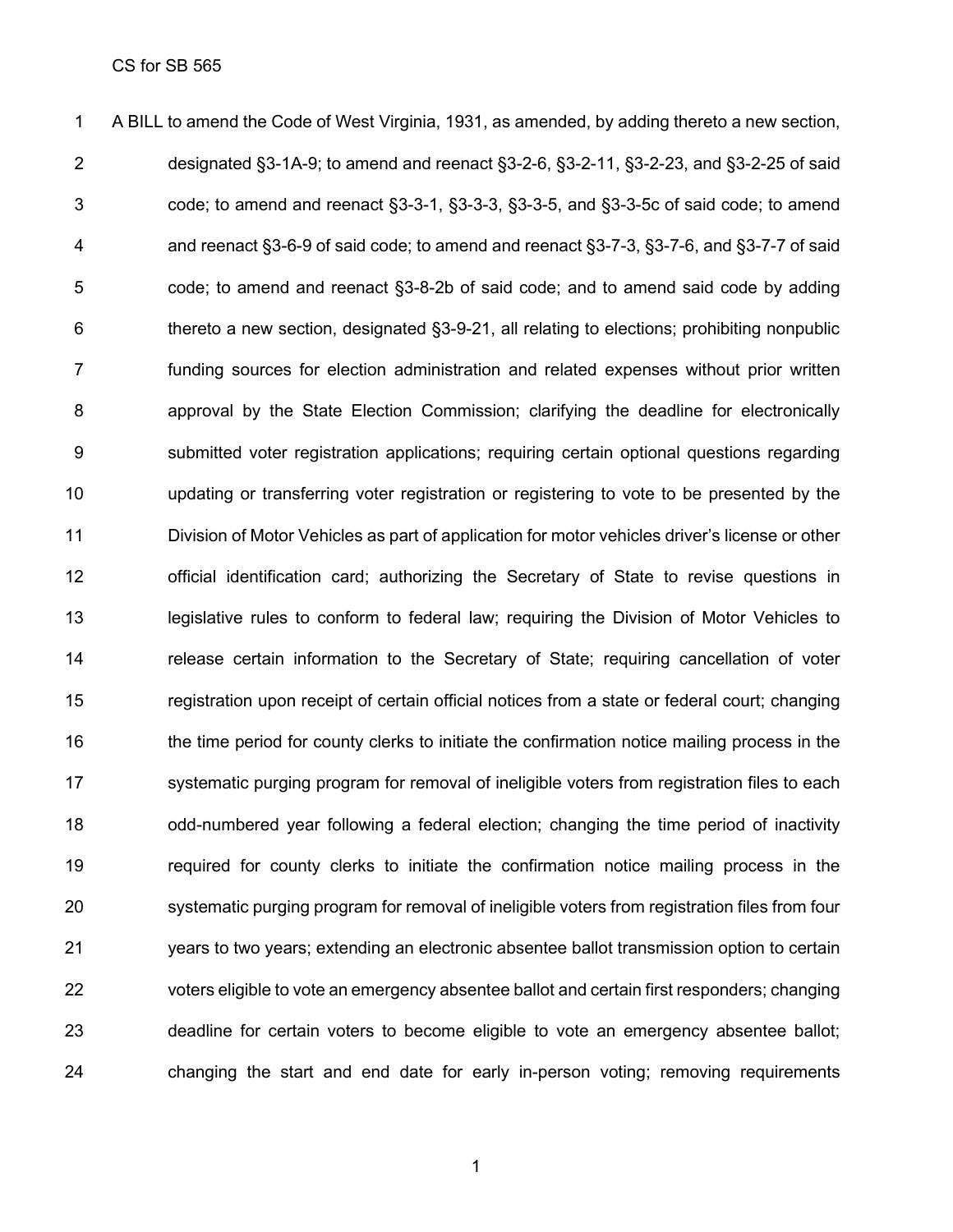pertaining to punch card systems and gray envelopes; changing the deadline by which voters may submit their absentee-by-mail and emergency absentee ballot requests effective January 1, 2022; changing deadlines applicable to emergency absentee voting procedures which may be extended to certain voters by a county commission effective January 1, 2022; requiring boards of canvassers to transmit certain information electronically to the Secretary of State; making procedures for election contests before a special court applicable to contested elections of certain judges; changing jurisdiction of election contests for county, district, and municipal elections to the circuit courts; requiring a recount proceeding to be completed before filing certain election contests; providing certain procedural requirements for election contests before circuit courts; providing for appeals of a decision made by a circuit court in an election contest be made to the Supreme Court of Appeals; granting rulemaking authority to the Supreme Court of Appeals regarding election contests before circuit courts; requiring certain disclosures on certain political push-polls and prerecorded political telephone messages; providing for civil penalties for violations of requirements for disclosure of electioneering communications and disclaimers on telephone political messaging and polling; authorizing an action for equitable relief by a person injured by a violation of requirements for electioneering communications and disclaimers on telephone political messaging and polling; providing for award of costs and fees to prevailing plaintiffs in certain actions for equitable relief; defining the term "bona fide survey and opinion research"; prohibiting certain intentional actions obstructing or interfering with a voter during hours that polls are open for in-person voting in an election; and creating misdemeanor crime of certain intentional actions obstructing or interfering with a voter during hours that polls are open for in-person voting in an election and establishing penalties therefor.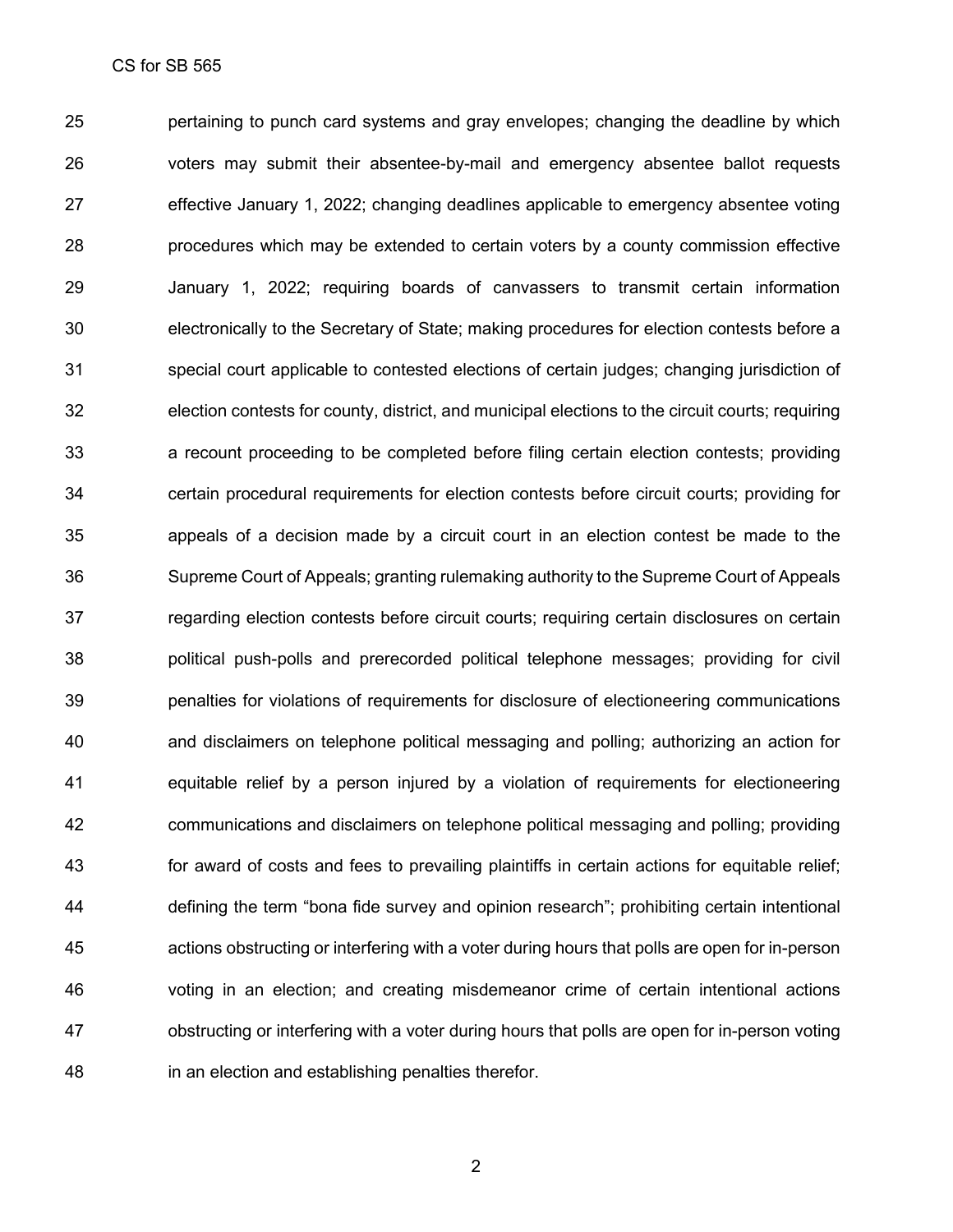*Be it enacted by the Legislature of West Virginia:*

## **ARTICLE 1A. STATE ELECTION COMMISSION AND SECRETARY OF STATE.**

## **§3-1A-9. Nonpublic funding sources for election administration and related expenses.**

1 Notwithstanding any other provision of this code, the Secretary of State, county 2 commissions, clerks of county commissions, municipal governing bodies, and all other public officials and bodies responsible for overseeing, administering, or regulating an election held within the State of West Virginia may not receive, accept, or expend gifts, donations, or funding from private individuals, corporations, partnerships, trusts, or any third party not provided through ordinary state or county appropriations without prior written approval by the State Election Commission.

## **ARTICLE 2. REGISTRATION OF VOTERS.**

## **§3-2-6. Time of registration application before an election.**

 (a) Voter registration before an election closes on the 21st day before the election or on the first day thereafter which is not a Saturday, Sunday, or legal holiday.

 (b) An application for voter registration, transfer of registration, change of name, or change of political party affiliation submitted by an eligible voter by the close of voter registration is effective for any subsequent primary, general, or special election if the following conditions are met:

 (1) The application contains the information required by §3-2-5 (c) of this code. Incomplete applications for registration containing information which are submitted within the required time may be corrected within four business days after the close of registration if the applicant provides the required information; and

 (2) The application is received by the appropriate clerk of the county commission no later than the hour of the close of registration or is otherwise submitted by the following deadlines: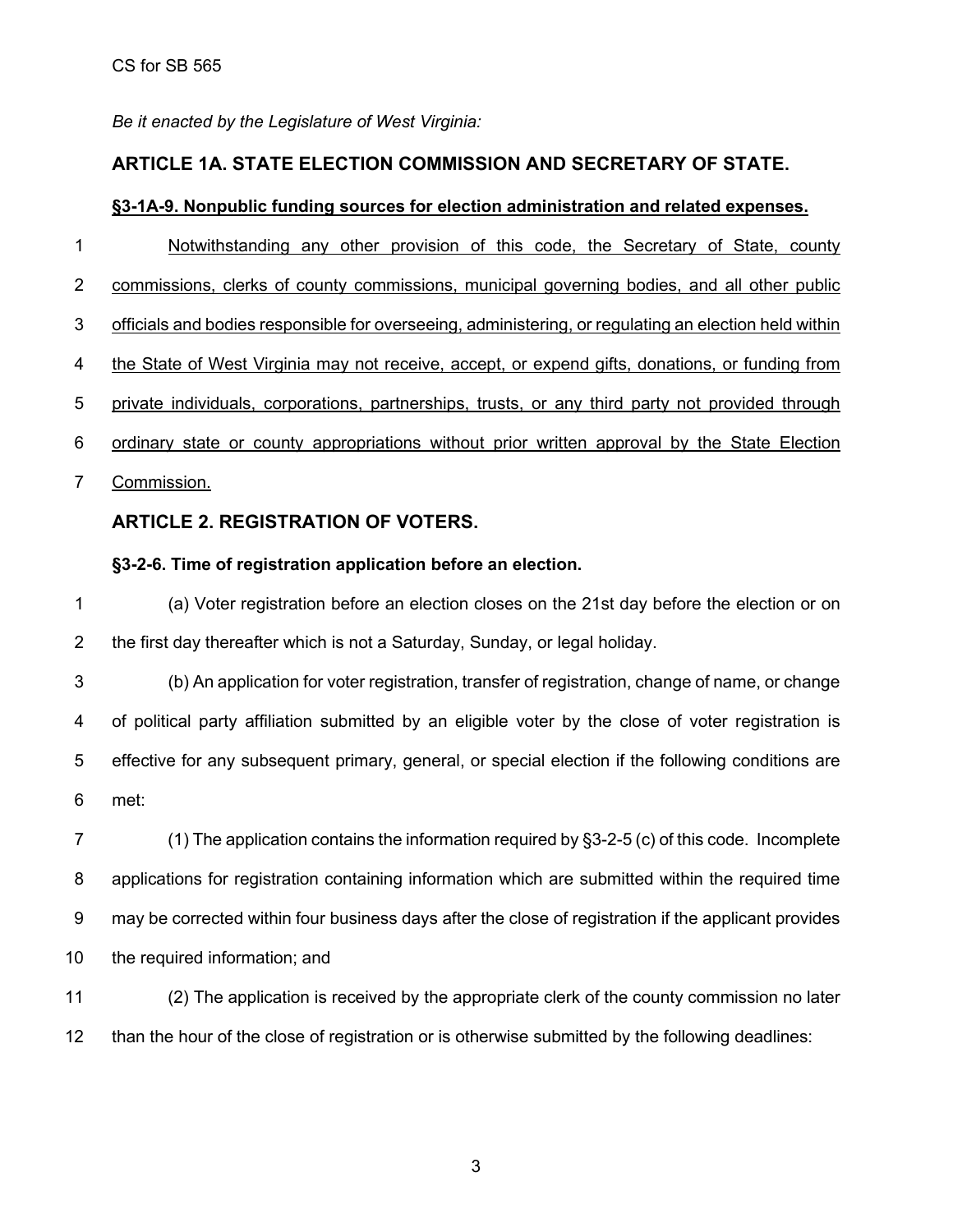(A) If mailed, the application shall be addressed to the appropriate clerk of the county commission and is postmarked by the postal service no later than the date of the close of registration. If the postmark is missing or illegible, the application is presumed to have been mailed no later than the close of registration if it is received by the appropriate clerk of the county commission no later than the third day following the close of registration;

 (B) If accepted by a designated agency or motor vehicle licensing office, the application is received by that agency or office no later than the close of registration;

 (C) If accepted through a registration outreach program, the application is received by the clerk, deputy clerk, or registrar no later than the close of registration;

 (D) If accepted through an approved electronic voter registration system, the application is received by the clerk of the county commission or other entity designated by the Secretary of 24 State no later than the close of business by 11:59 p.m. on the final day of registration; and

25 (3) The verification notice required by the provisions of §3-2-16 of this code mailed to the voter at the residence indicated on the application is not returned as undeliverable.

#### **§3-2-11. Registration in conjunction with driver licensing.**

 (a) The Division of Motor Vehicles or other division or department that may be established by law to perform motor vehicle driver licensing services shall obtain as an integral and simultaneous part of every process of application for the issuance, renewal, or change of address 4 of a motor vehicle driver's license, or official identification card pursuant to the provisions of §17B- 2-1 *et seq.* of this code, when the division's regional offices are open for regular business, the following information from each qualified registrant:

- (1) Full name, including first, middle, last, and any premarital names;
- (2) Date of birth;
- (3) Residence address and mailing address, if different;
- (4) The applicant's electronic signature;
- (5) Telephone number, if available;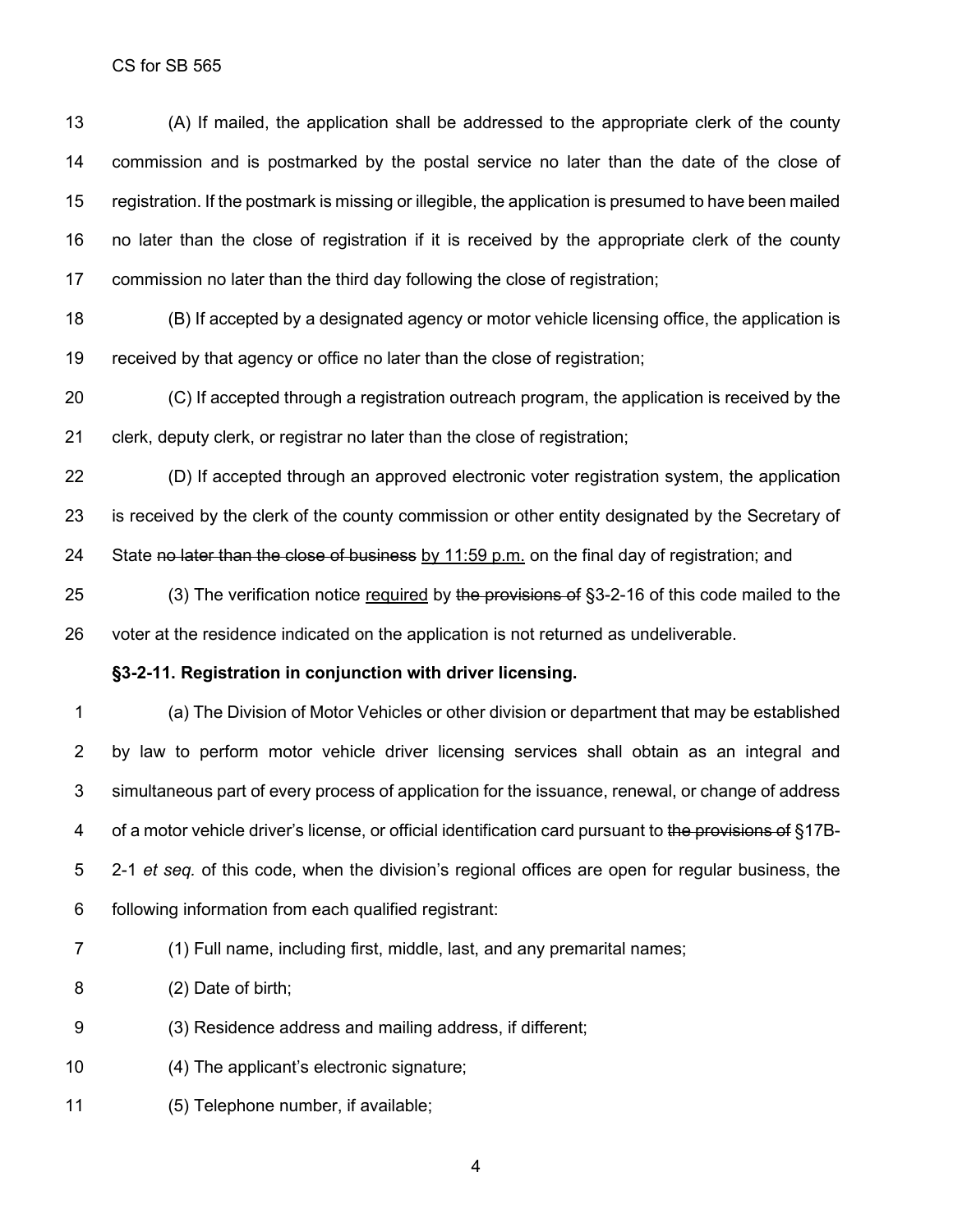| 12 | (6) Email address, if available;                                                                   |
|----|----------------------------------------------------------------------------------------------------|
| 13 | (7) Political party membership, if any;                                                            |
| 14 | (8) Driver's license number and last four digits of Social Security number;                        |
| 15 | (9) A notation that the applicant has attested that he or she meets all voter eligibility          |
| 16 | requirements;                                                                                      |
| 17 | (10) United States citizenship status;                                                             |
| 18 | (11) Whether the applicant affirmatively declined agreed to become registered to vote              |
| 19 | during the transaction with the Division of Motor Vehicles, by presenting questions, in            |
| 20 | substantively the following form, under the heading "Optional Questions":                          |
| 21 | "[ ] Check this box if you are currently registered to vote in West Virginia and want to           |
| 22 | update your voter information."                                                                    |
| 23 | "[] Check this box if you are currently registered to vote in another state and want to            |
| 24 | transfer your voter information."                                                                  |
| 25 | "[] Check this box if you are currently not registered to vote in West Virginia and want to        |
| 26 | register to vote in West Virginia."                                                                |
| 27 | Provided. That the Secretary of State is authorized by legislative rule to revise the              |
| 28 | questions as may be necessary to conform to federal law;                                           |
| 29 | (12) Date of application; and                                                                      |
| 30 | (13) Any other information specified in rules adopted to implement this section.                   |
| 31 | (b) Unless the applicant affirmatively declines to become registered to vote or update their       |
| 32 | voter registration during the transaction with the Division of Motor Vehicles, If an applicant     |
| 33 | answered any of the optional questions presented pursuant to subdivision (11), subsection (a) of   |
| 34 | this section in the affirmative by checking the corresponding box, the Division of Motor Vehicles  |
| 35 | shall release all of the information obtained pursuant to subsection (a) of this section for such  |
| 36 | applicant to the Secretary of State, who shall forward the information to the county clerk for the |
| 37 | relevant county to process the newly registered voter or updated information for the already-      |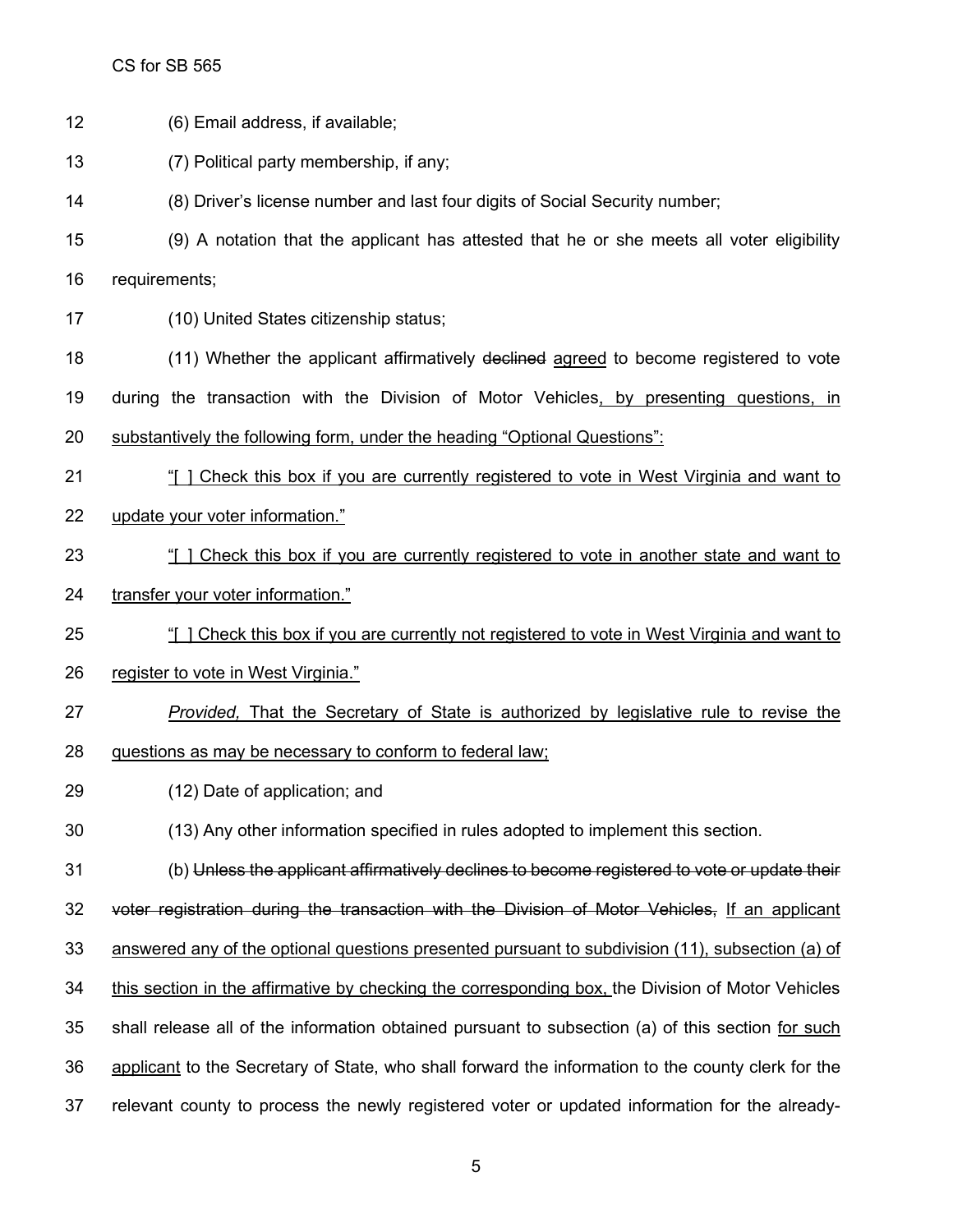registered voter pursuant to law. The Division of Motor Vehicles shall notify the applicant that by submitting his or her signature, the applicant grants written consent for the submission of the information obtained and required to be submitted to the Secretary of State pursuant to this section.

 (c) By no later than January 1, 2020, the Division of Motor Vehicles shall create a regular process that allows the Secretary of State to fulfill his or her duties as provided by §3-2-3 of this code to confirm that persons who are noncitizens of the United States have not and cannot register to vote via the Online Voter Registration portal.

 (d) Information regarding a person's failure to sign the voter registration application is confidential and may not be used for any purpose other than to determine voter registration.

 (e) A qualified voter who submits the required information or update to his or her voter registration, pursuant to the provisions of subsection (a) of this section, in person at a driver licensing facility at the time of applying for, obtaining, renewing, or transferring his or her driver's license or official identification card and who presents identification and proof of age at that time is not required to make his or her first vote in person or to again present identification in order to make that registration valid.

 (f) A qualified voter, who submits by mail or by delivery by a third party an application for registration on the form used in conjunction with driver licensing, is required to make his or her first vote in person and present identification as required for other mail registration in accordance 57 with the provisions of  $\S 3$ -2-10(g) of this code. If the applicant has been previously registered in the jurisdiction and the application is for a change of address, change of name, change of political party affiliation, or other correction, the presentation of identification and first vote in person is not required.

 (g) An application for voter registration submitted pursuant to the provisions of this section updates a previous voter registration by the applicant and authorizes the cancellation of registration in any other county or state in which the applicant was previously registered.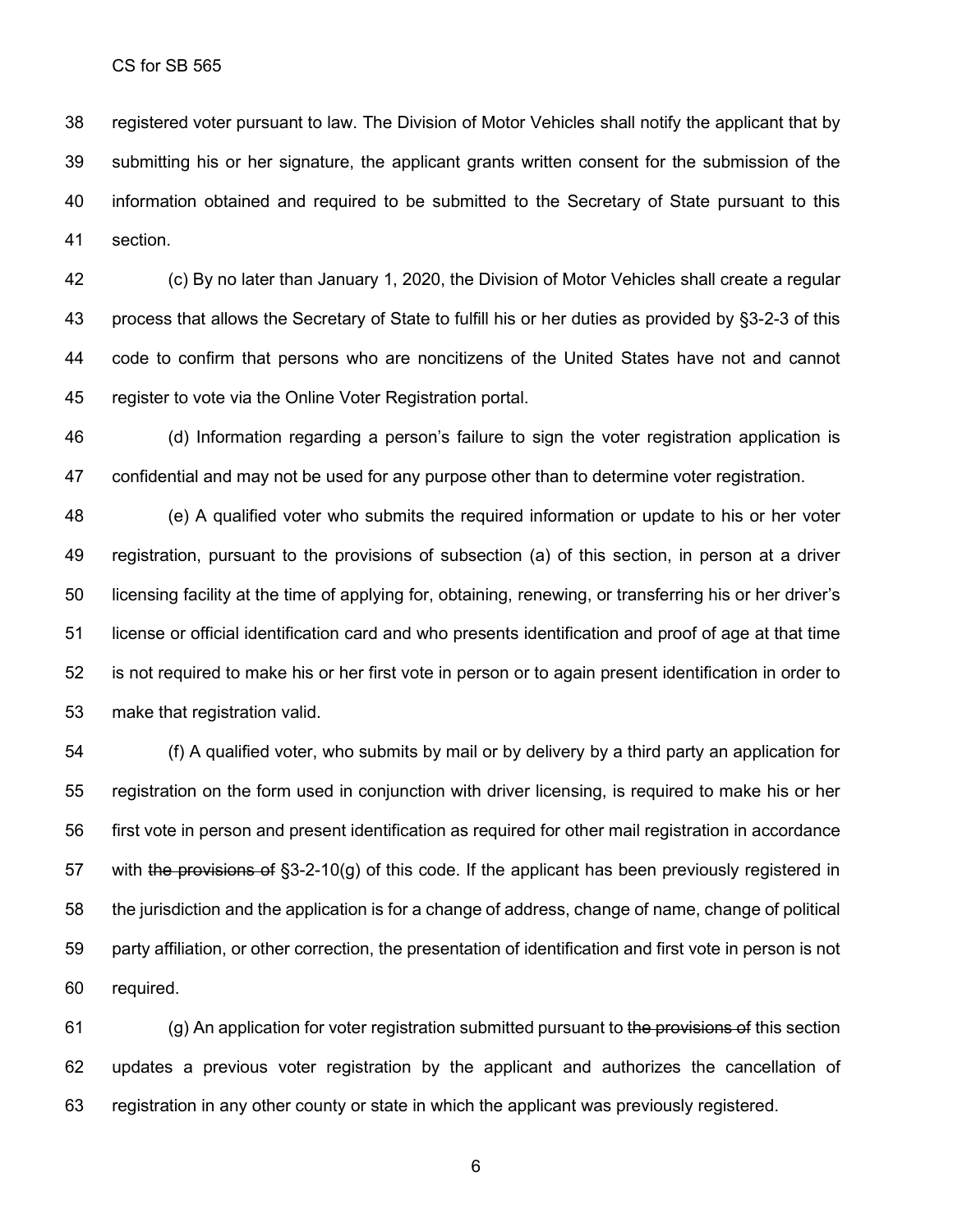(h) A change of address from one residence to another within the same county which is submitted for driver licensing or nonoperator's identification purposes in accordance with applicable law serves as a notice of change of address for voter registration purposes if requested by the applicant after notice and written consent of the applicant.

 (i) Completed applications for voter registration or change of address for voting purposes received by an office providing driver licensing services shall be forwarded to the Secretary of State within five days of receipt unless other means are available for a more expedited transmission. The Secretary of State shall remove and file any forms which have not been signed by the applicant and shall forward completed, signed applications to the clerk of the appropriate county commission within five days of receipt.

 (j) Voter registration application forms containing voter information which are returned to a driver licensing office unsigned shall be collected by the Division of Motor Vehicles, submitted to the Secretary of State, and maintained by the Secretary of State's office according to the retention policy adopted by the Secretary of State.

 (k) The Secretary of State shall establish procedures to protect the confidentiality of the information obtained from the Division of Motor Vehicles, including any information otherwise required to be confidential by other provisions of this code.

 (l) A person registered to vote pursuant to this section may cancel his or her voter registration at any time by any method available to any other registered voter.

 (m) This section does not require the Division of Motor Vehicles to determine eligibility for voter registration and voting.

 (n) Except for the changes made to subsection (b) of this section during the 2017 regular legislative session, the changes made to this section during the 2016 regular legislative session become effective on July 1, 2021, and any costs associated therewith shall be paid by the Division 88 of Motor Vehicles. The Commissioner of the Division of Motor Vehicles, the Secretary of the Department of Transportation, and the Secretary of State shall each appear before the Joint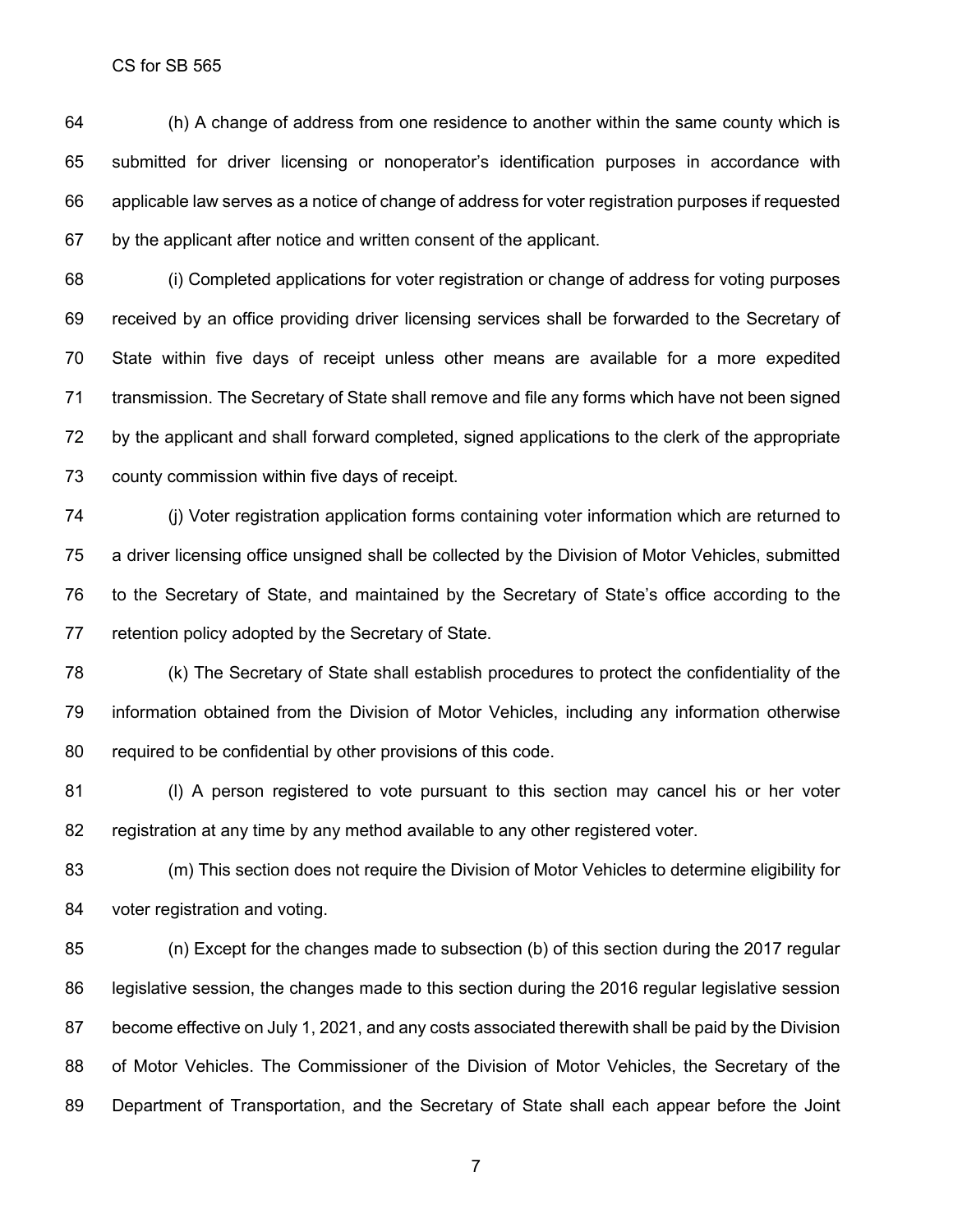Committee on Government and Finance and the Joint Standing Committee on the Judiciary, during the first interim meetings of such committees occurring after September 1, 2019, to present written reports containing a full and complete list of any infrastructure each agency requires to achieve the purposes of this section. Along with the report required by this subsection, the Division of Motor Vehicles shall submit a written schedule to both committees outlining how the division will implement the requirements of this section by July 1, 2021.

 (o) The Secretary of State shall propose rules for legislative approval in accordance with the provisions of §29A-3-1 *et seq.* of this code to implement the requirements of this section.

## **§3-2-23. Cancellation of registration of deceased or ineligible voters.**

The clerk of the county commission shall cancel the registration of a voter:

(1) Upon the voter's death as verified by:

(A) A death certificate from the Registrar of Vital Statistics or a notice from the Secretary

of State that a comparison of the records of the registrar with the county voter registration records

show the person to be deceased;

 (B) The publication of an obituary or other writing clearly identifying the deceased person by name, residence, and age corresponding to the voter record; or

 (C) An affidavit signed by the parent, legal guardian, child, sibling, or spouse of the voter giving the name and birth date of the voter, and date and place of death;

10 (2) Upon receipt of an official notice from a state or federal court that the person has been:

(A) Has been excused from jury duty based on the person's legal residence or citizenship

- in a jurisdiction that is not West Virginia;
- 13 (B) Is deceased; or

14 (C) Has been convicted of a felony, of treason, or bribery in an election;

 (3) Upon receipt of a notice from the appropriate court of competent jurisdiction of a determination of a voter's mental incompetence;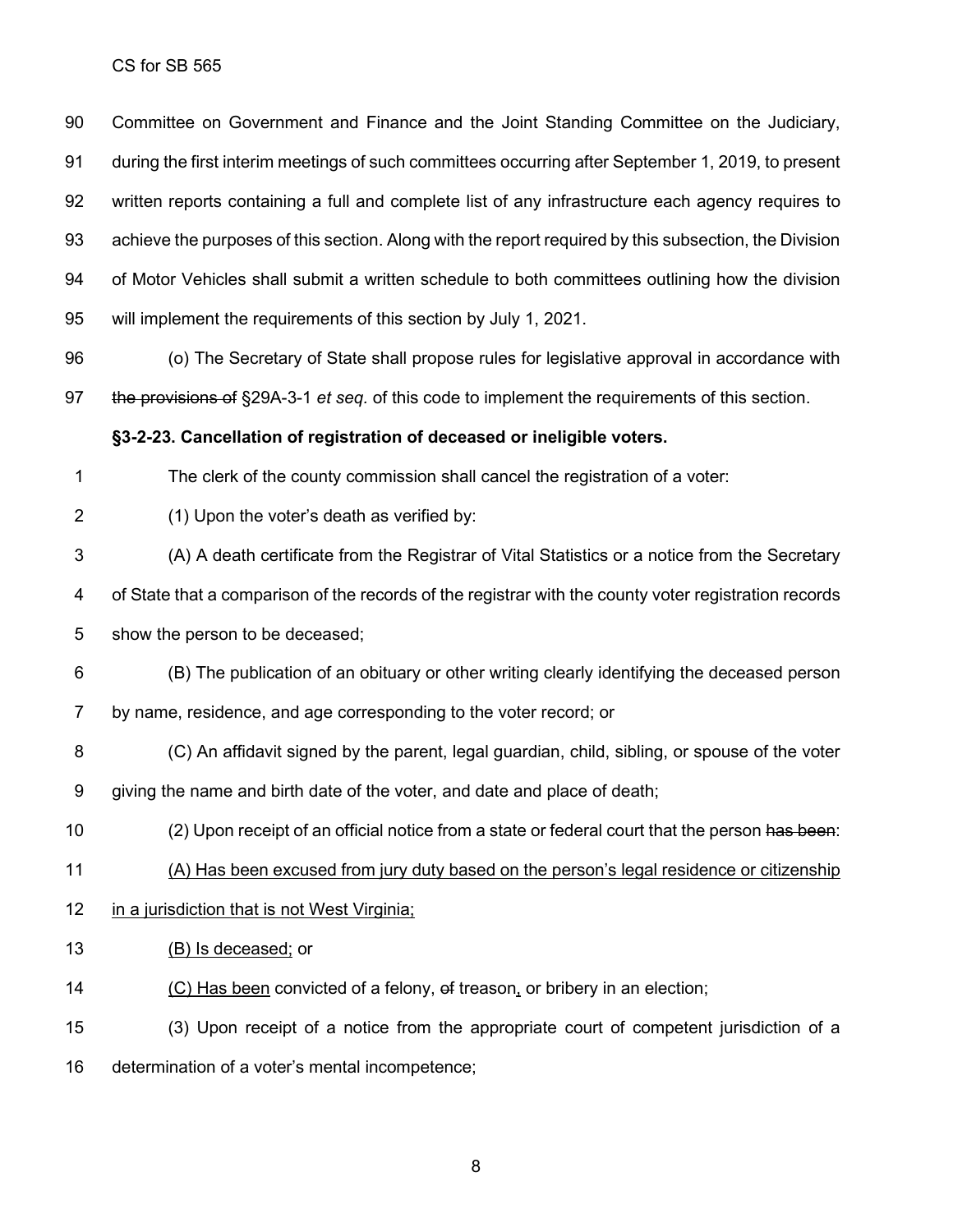(4) Upon receipt from the voter of a written request to cancel the voter's registration, upon confirmation by the voter of a change of address to an address outside the county, upon notice from a voter registrar of another jurisdiction outside the county or state of the receipt of an application for voter registration in that jurisdiction, or upon notice from the Secretary of State that a voter registration application was accepted in another county of the state subsequent to the last registration date in the first county, as determined from a comparison of voter records; or

 (5) Upon failure to respond and produce evidence of continued eligibility to register 24 following the challenge of the voter's registration pursuant to the provisions of §3-2-28 of this code.

# **§3-2-25. Systematic purging program for removal of ineligible voters from active voter registration files; comparison of data records; confirmation notices; public inspection list.**

 (a) The systematic purging program provided in this section shall begin no earlier than October 1 of each odd-numbered year and shall be completed no later than February 1 of the following year. The clerk of the county commission shall transmit or mail to the Secretary of State a certification that the systematic purging program has been completed and all voters identified as no longer eligible to vote have been canceled in the statewide voter registration database in accordance with the law no later than February 15 in the year in which the purging program is completed.

 (b) The Secretary of State shall provide for the comparison of data records of all counties. The Secretary of State shall, based on the comparison, prepare a list for each county which shall include the voter registration record for each voter shown on that county's list who appears to have registered or to have updated a voter registration in another county at a subsequent date. The resulting lists shall be returned to the appropriate county and the clerk of the county commission shall proceed with the confirmation procedure for those voters as prescribed in §3- 2-26 of this code.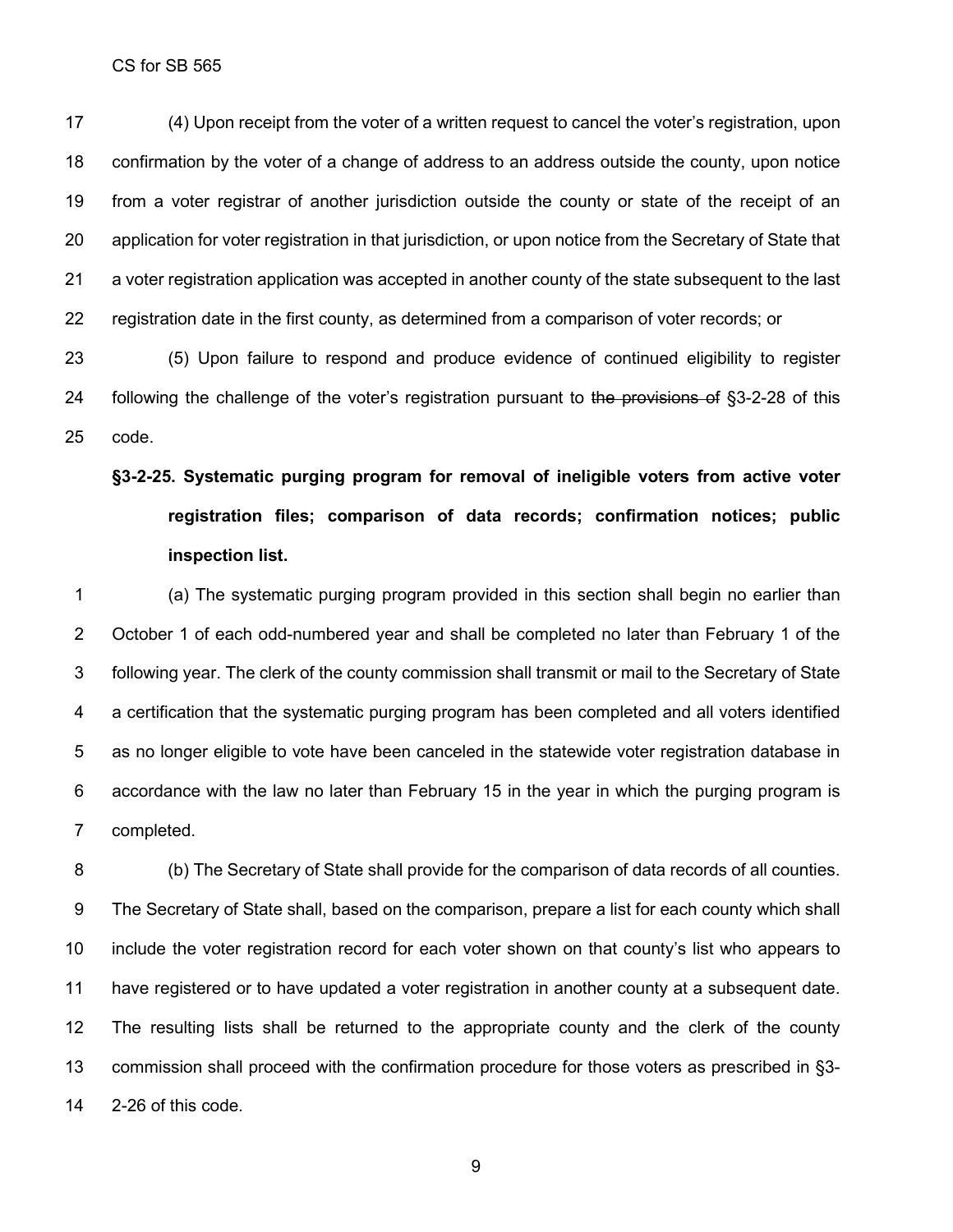(c) The Secretary of State may provide for the comparison of data records of counties with the data records of the Division of Motor Vehicles, the registrar of vital statistics, and with the data records of any other state agency which maintains records of residents of the state, if the procedure is practical and the agency agrees to participate. Any resulting information regarding potentially ineligible voters shall be returned to the appropriate county and the clerk of the county commission shall proceed with the confirmation procedure as prescribed in §3-2-26 of this code.

 (d) The records of all voters not identified pursuant to the procedures set forth in subsections (b) and (c) of this section shall be combined for comparison with United States Postal Service change of address information, as described in section 8(c)(A) of the National Voter Registration Act of 1993 (42 U.S.C. §1973gg, *et seq.*). The Secretary of State shall contract with an authorized vendor of the United States Postal Service to perform the comparison. The cost of the change of address comparison procedure shall be paid for from the combined voter registration and licensing fund established in §3-2-12 of this code and the cost of the confirmation notices, labels, and postage shall be paid for by the counties.

 (e) The Secretary of State shall return to each county the identified matches of the county voter registration records and the postal service change of address records.

 (1) When the change of address information indicates the voter has moved to a new address within the county, the clerk of the county commission shall enter the new address on the voter record and assign the proper precinct.

 (2) The clerk of the county commission shall then mail to each voter who appears to have moved from the residence address shown on the registration records a confirmation notice pursuant to §3-2-26 of this code and of section 8(d)(2) of the National Voter Registration Act of 1993 (42 U.S.C. §1973gg, *et seq.*). The notice shall be mailed, no later than December 31, to the new address provided by the postal service records or to the old address if a new address is not available.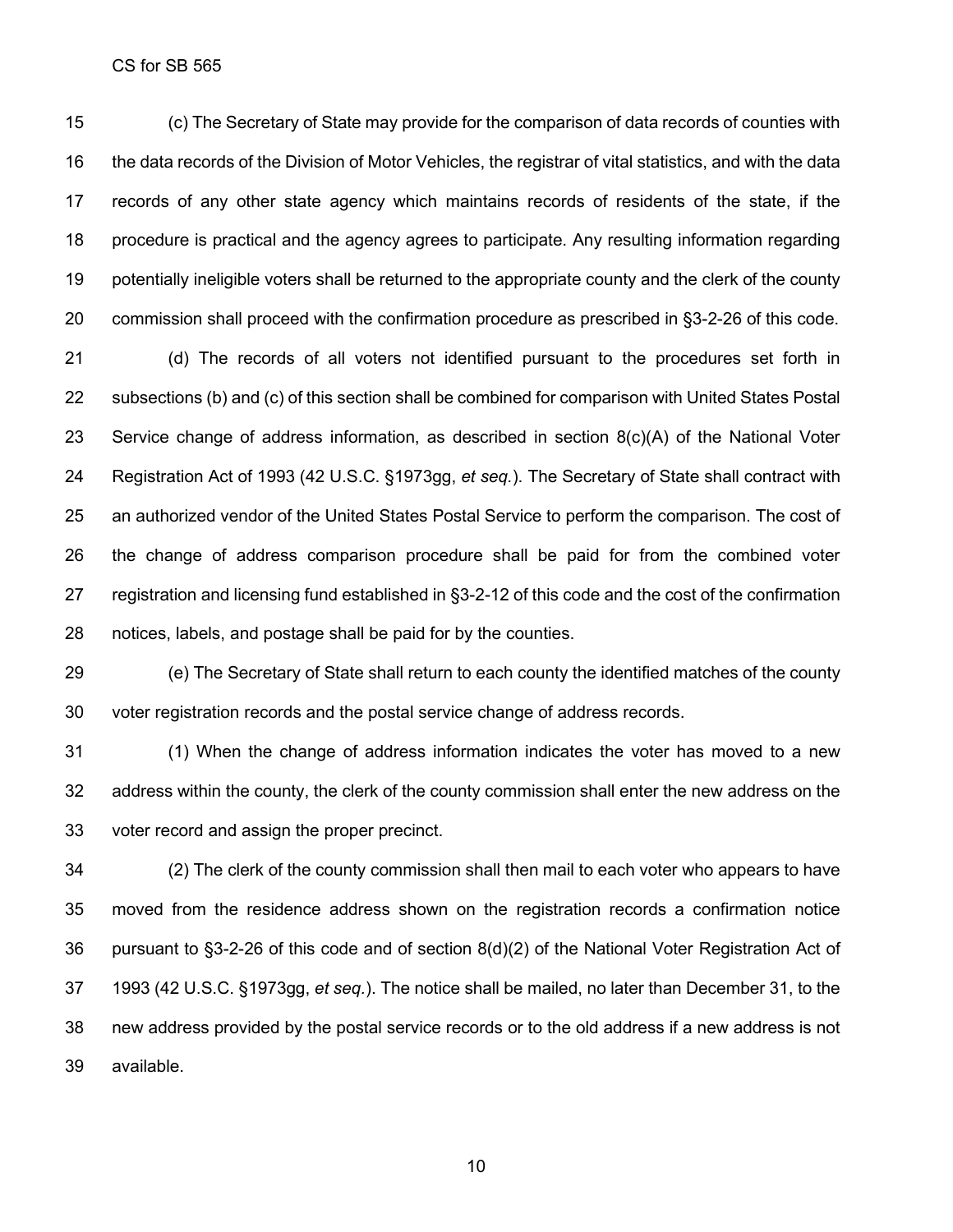(f) The clerk of the county commission shall indicate in the statewide voter registration database the name and address of each voter to whom a confirmation notice was mailed and the date on which the notice was mailed.

 (g) Upon receipt of any response or returned mailing sent pursuant to the provisions of subsection (e) of this section, the clerk shall immediately enter the date and type of response received in the statewide voter registration database and shall then proceed in accordance with 46 the provisions of §3-2-26 of this code.

 (h) For purposes of complying with the recordkeeping and public inspection requirements of the National Voter Registration Act of 1993 (42 U.S.C. §1973gg, *et seq.*), and with the provisions of §3-2-27 of this code, the public inspection lists shall be maintained either in printed form kept in a binder prepared for such purpose and available for public inspection during regular business hours at the office of the clerk of the county commission or in read-only data format available for public inspection on computer terminals set aside and available for regular use by the general public. Information concerning whether or not each person has responded to the notice shall be entered into the statewide voter registration database upon receipt and shall be available for public inspection as of the date the information is received.

 (i) Any voter to whom a confirmation notice was mailed pursuant to the provisions of subsection (e) of this section who fails to respond to the notice or to update his or her voter registration address by February 1 immediately following the completion of the program, shall be designated inactive in the statewide voter registration database. Any voter designated inactive shall be required to affirm his or her current residence address, on a form prescribed by the Secretary of State, upon appearing at the polls to vote.

 (j) In addition to the preceding purging procedures, all counties using the change of 63 address information of the United States Postal Service shall also, once each four years during the period established for systematic purging in the year following a presidential election year each odd-numbered year following a federal election, conduct the same procedure by mailing a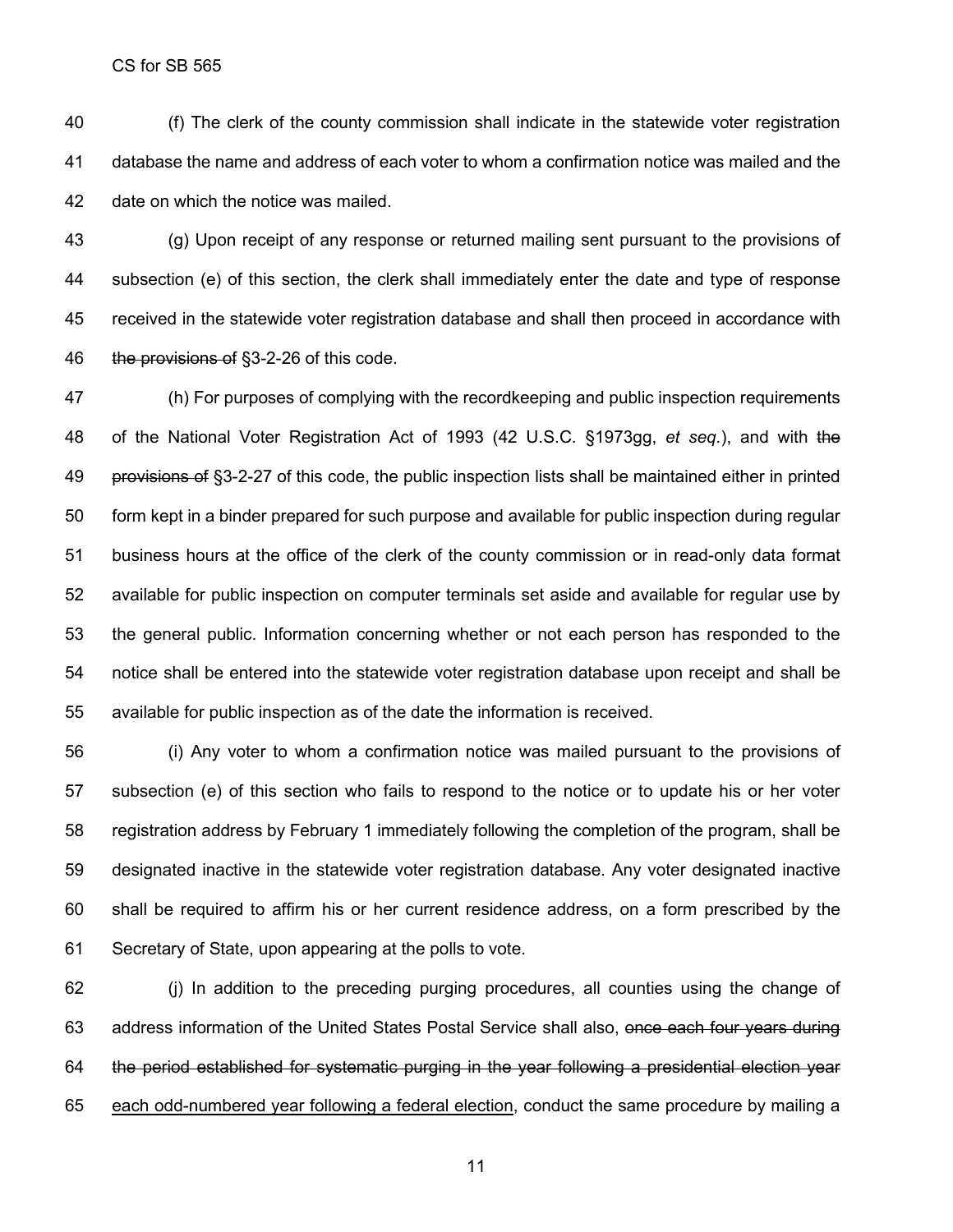confirmation notice to those persons not identified as potentially ineligible through the change of address comparison procedure but who have not updated their voter registration records and have not voted in any election during the preceding four two calendar years. The purpose of this additional systematic confirmation procedure shall be to identify those voters who may have moved without filing a forwarding address, moved with a forwarding address under another name, died in another county or state so that the certificate of death was not returned to the clerk of the county commission, or who otherwise have become ineligible.

## **ARTICLE 3. VOTING BY ABSENTEES.**

#### **§3-3-1. Persons eligible to vote absentee ballots.**

 (a) All registered and other qualified voters of the county may vote an absentee ballot during the period of early voting in person.

 (b) Registered voters and other qualified voters in the county are authorized to vote an absentee ballot by mail in the following circumstances:

(1) Any voter who is confined to a specific location and prevented from voting in person

throughout the period of voting in person because of:

## (A) Disability, illness, injury, or other medical reason;

(B) Physical disability or immobility due to extreme advanced age; or

(C) Incarceration or home detention: *Provided*, That the underlying conviction is not for a

crime which is a felony or a violation of §3-9-12, §3-9-13, or §3-9-16 of this code involving bribery

in an election;

 (2) Any voter who is absent from the county throughout the period and available hours for voting in person because of:

(A) Personal or business travel;

(B) Attendance at a college, university, or other place of education or training; or

(C) Employment which because of hours worked and distance from the county seat make

voting in person impossible;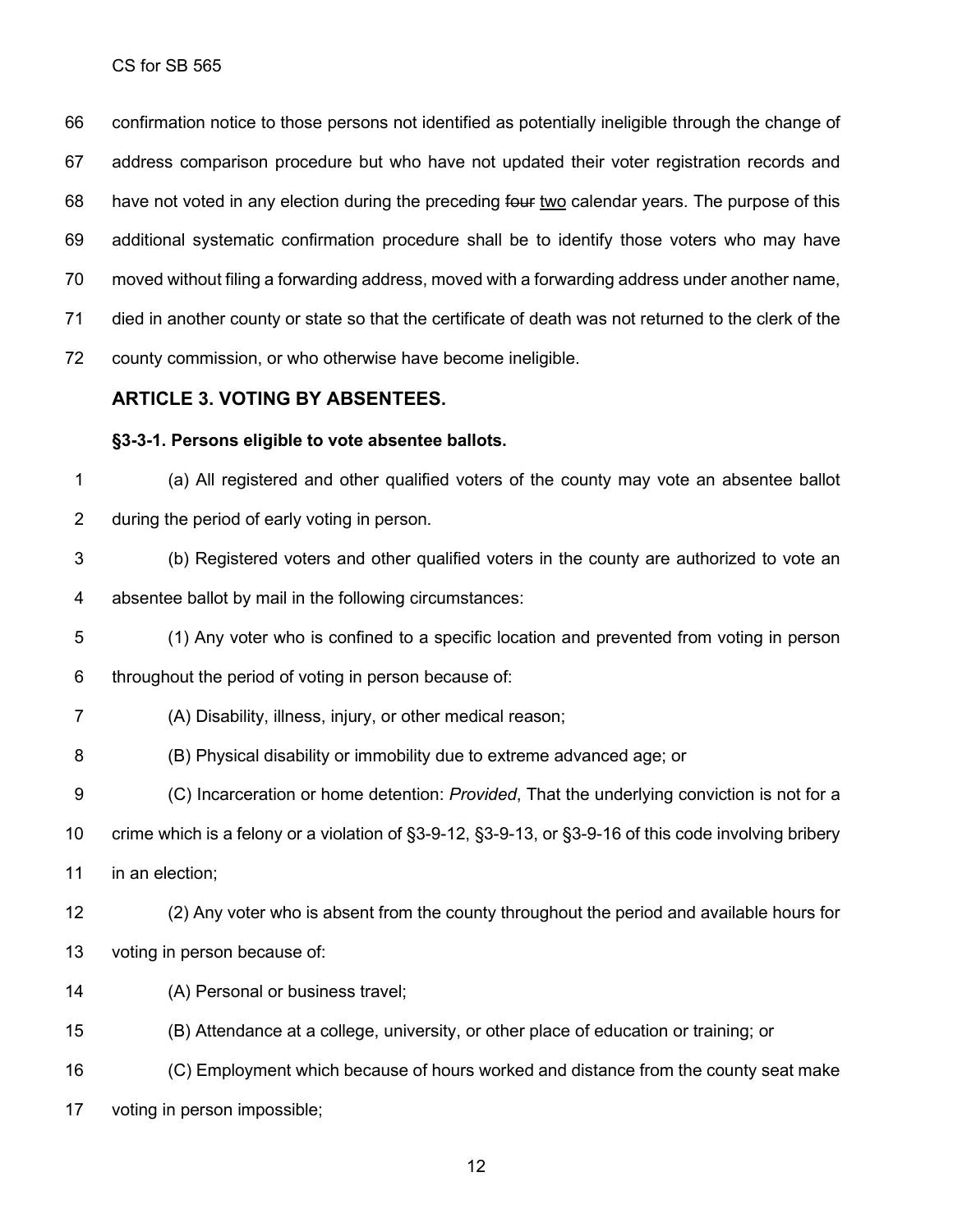(3) Any voter absent from the county throughout the period and available hours for voting in person and who is an absent uniformed services voter or overseas voter, as defined by 42 U.S.C. §1973, *et seq.*, the Uniformed and Overseas Citizens Absentee Voting Act of 1986, including members of the uniformed services on active duty, members of the merchant marine, spouses and dependents of those members on active duty, and persons who reside outside the United States and are qualified to vote in the last place in which the person was domiciled before leaving the United States;

 (4) Any voter who is required to dwell temporarily outside the county and is absent from 26 the county throughout the time for voting in person because of:

(A) Serving as an elected or appointed federal or state officer; or

 (B) Serving in any other documented employment assignment of specific duration of four years or less;

 (5) Any voter for whom the designated area for absentee voting within the county courthouse or annex of the courthouse and the voter's assigned polling place are inaccessible because of his or her physical disability; and

 (6) Any voter who is participating in the Address Confidentiality Program as established by §48-28A-103 of this code.

 (c) Registered voters and other qualified voters in the county are authorized to vote an electronic absentee ballot in the following circumstances:

(1) The voter has a physical disability, as defined in §3-3-1a of this code; or

 (2) The voter is absent from the county throughout the period and available hours for voting in person and is an absent uniformed services voter or overseas voter, as defined by 42 U.S.C. §1973, *et seq.*, the Uniformed and Overseas Citizens Absentee Voting Act of 1986, including members of the uniformed services on active duty, members of the merchant marine, 42 spouses and dependents of those members on active duty, and persons who reside outside the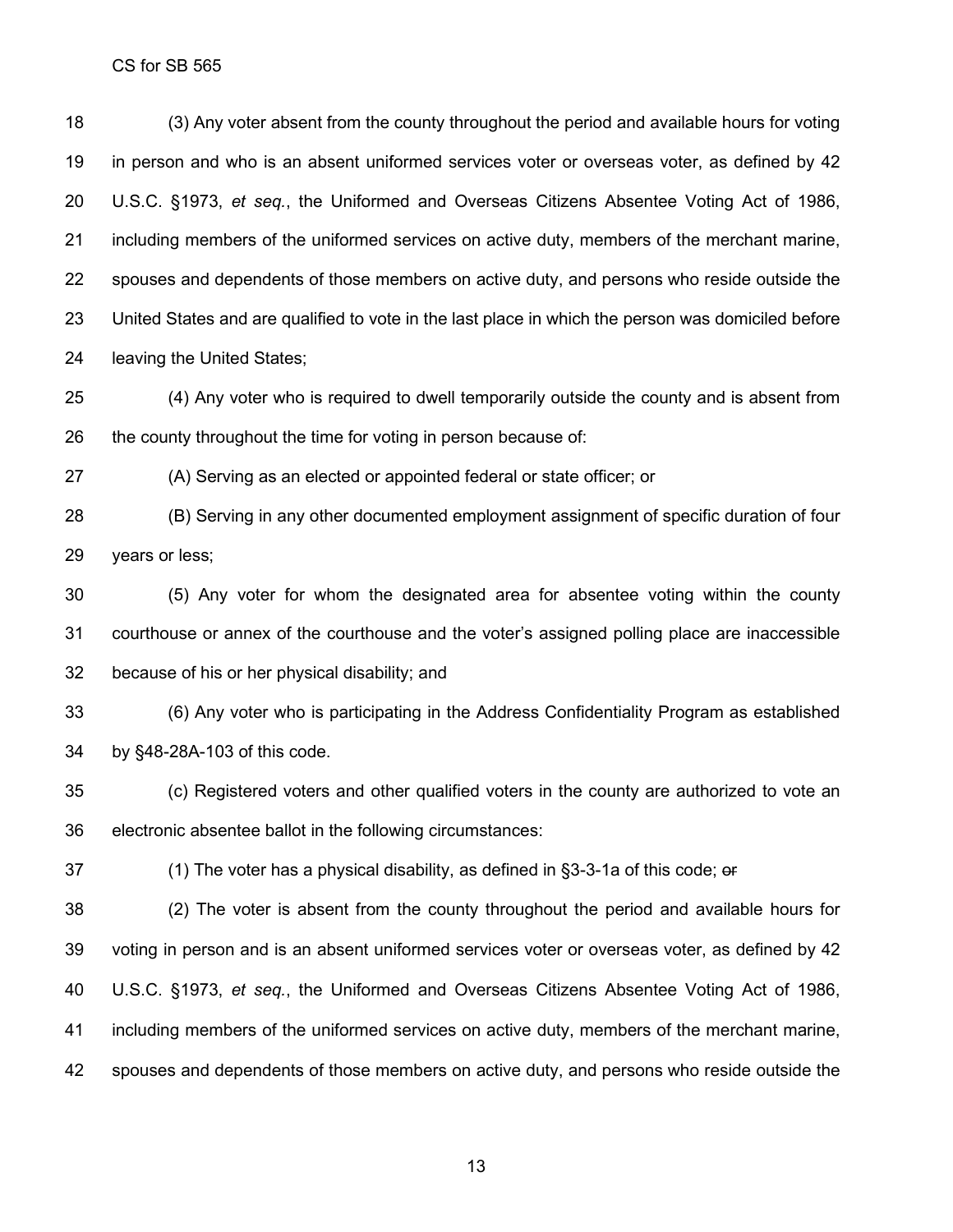United States and are qualified to vote in the last place in which the person was domiciled before 44 leaving the United States.;

 (3) The voter becomes eligible to vote an emergency absentee ballot as set forth in §3-3- 1(d) of this code after the deadline to submit an application for an absentee-by-mail ballot; or (4) The voter is a first responder and is called away unexpectedly to respond to an emergency outside the voter's county of residence which prevents the voter from participating in the election.

 (d) Registered voters and other qualified voters in the county may, in the following circumstances, vote an emergency absentee ballot, subject to the availability of the services as provided in this article:

 (1) Any voter who is confined or expects to be confined in a hospital or other duly licensed health care facility within the county of residence or other authorized area, as provided in this article, on the day of the election;

 (2) Any voter who resides in a nursing home within the county of residence and would be otherwise unable to vote in person, providing the county commission has authorized the services if the voter has resided in the nursing home for a period of less than 30 days;

59 (3) Any voter who becomes confined, on or after the seventh 12th day preceding an election, to a specific location within the county because of illness, injury, physical disability, immobility due to advanced age, or another medical reason: *Provided*, That the county clerk may require a written confirmation by a licensed physician, physician's assistant, or advanced practice registered nurse that the voter meets the criteria of this subdivision before permitting such voter to vote an emergency absentee ballot; and

 (4) Any voter who is working as a replacement poll worker and is assigned to a precinct out of his or her voting district, if the assignment was made after the period for voting an absentee ballot in person has expired.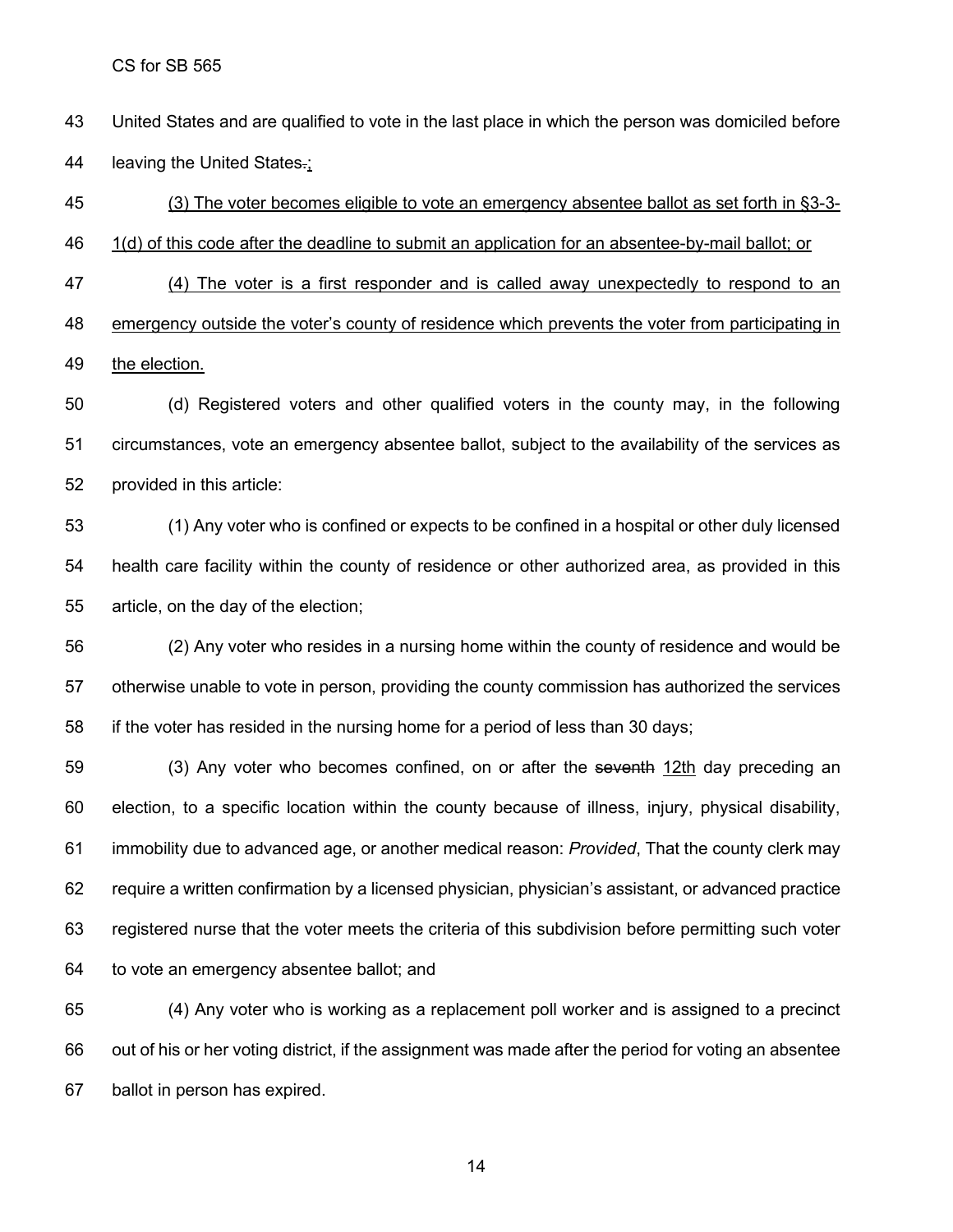#### **§3-3-3. Early voting in person.**

 (a) The voting period for early in-person voting is to be conducted during regular business 2 hours beginning on the thirteenth 17th day before the election and continuing through the third seventh day before the election. Additionally, early in-person voting is to be available from 9:00 a.m. to 5:00 p.m. on Saturdays during the early voting period.

 (b) Any person desiring to vote during the period of early in-person voting shall, upon entering the election room, clearly state his or her name and residence to the official or representative designated to supervise and conduct absentee voting. If that person is found to be duly registered as a voter in the precinct of his or her residence, he or she is required to sign his or her name in the space marked "signature of voter" on the pollbook. If the voter is unable to sign his or her name due to illiteracy or physical disability, the person assisting the voter and witnessing the mark of the voter shall sign his or her name in the space provided. No ballot may be given to the person until he or she signs his or her name on the pollbook.

 (c) When the voter's signature or mark is properly on the pollbook, two qualified representatives of the official designated to supervise and conduct absentee voting shall sign their names in the places indicated on the back of the official ballot.

 (d) If the official designated to supervise and conduct absentee voting determines that the voter is not properly registered in the precinct where he or she resides, the clerk or his or her representative shall challenge the voter's absentee ballot as provided in this article.

 (e) The official designated to supervise and conduct absentee voting shall provide each person voting an absentee ballot in person the following items to be printed as prescribed by the Secretary of State:

 (1) In counties using paper ballots, one of each type of official absentee ballot the voter is eligible to vote, prepared according to law;

 (2) In counties using punch card systems, one of each type of official absentee ballot the voter is eligible to vote, prepared according to law, and a gray secrecy envelope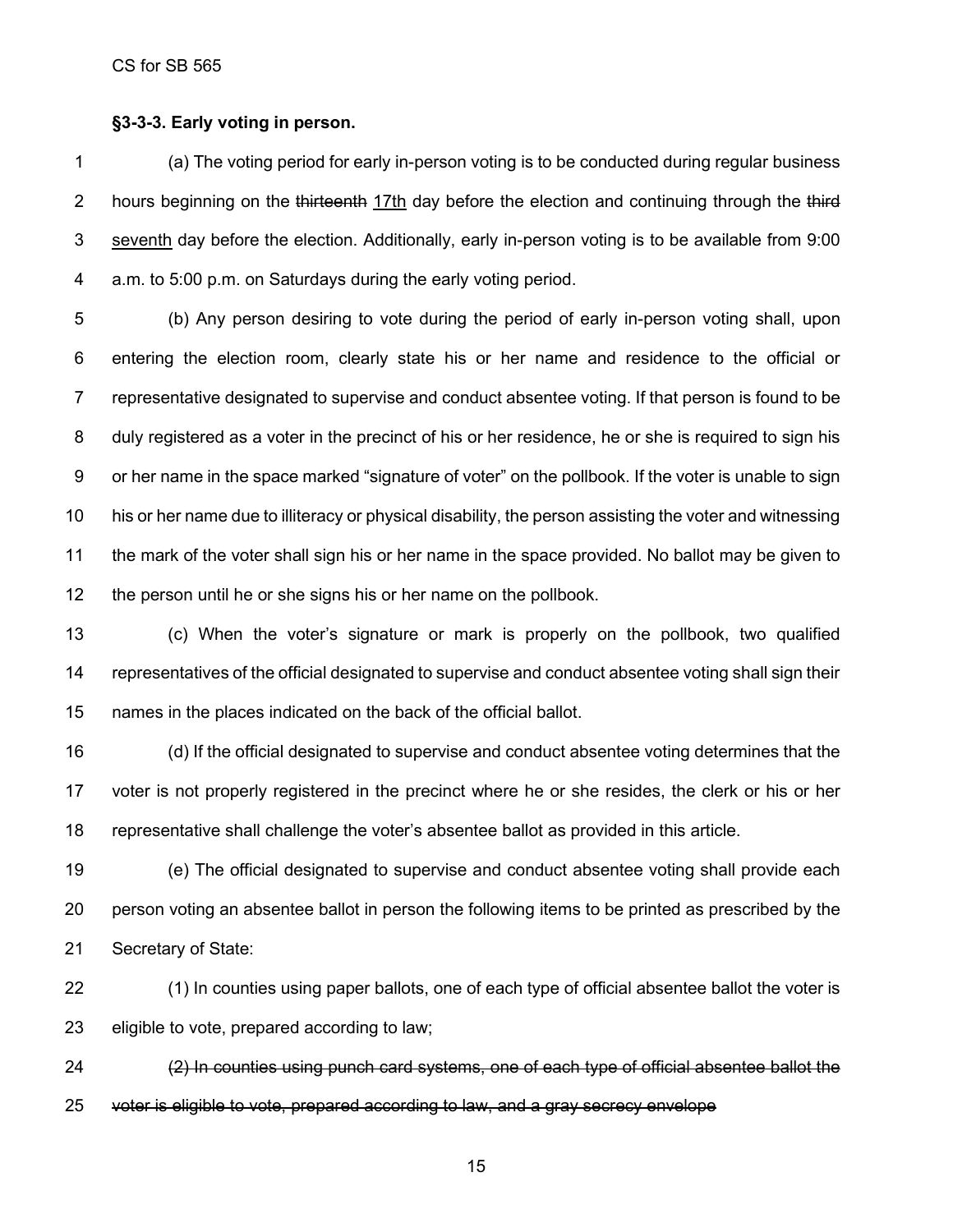$(3)(2)$  In counties using optical scan systems, one of each type of official absentee ballot the voter is eligible to vote, prepared according to law, and a secrecy sleeve; or

 $(4)(3)$  For direct recording election systems, access to the voting equipment in the voting booth.

 (f) The voter shall enter the voting booth alone and there mark the ballot: *Provided,* That 31 the voter may have assistance in voting according to the provisions of §3-4-4 of this code. After the voter has voted the ballot or ballots, the absentee voter shall: Place the ballot or ballots in the 33 gray secrecy envelope and return the ballot or ballots to the official designated to supervise and conduct the absentee voting: *Provided, however,* That in direct recording election systems, once the voter has cast his or her ballot, the voter shall exit the polling place.

 (g) Upon receipt of the voted ballot, representatives of the official designated to supervise and conduct the absentee voting shall:

(1) Remove the ballot stub;

39 (2) Place punch card ballots and the paper ballots into one envelope which shall may not have any marks except the precinct number and seal the envelope; and

 (3) Place ballots for all voting systems into a ballot box that is secured by two locks with a key to one lock kept by the president of the county commission and a key to the other lock kept by the county clerk.

## **§3-3-5. Voting an absentee ballot by mail or electronically; penalties.**

 (a) Upon oral or written request, the official designated to supervise and conduct absentee voting shall provide to any voter of the county, in person, by mail, or electronically, the appropriate application for voting absentee as provided in this article. The voter shall complete and sign the application in his or her own handwriting or, if the voter is unable to complete the application because of illiteracy or physical disability:

 (1) The person assisting the voter and witnessing the mark of the voter shall sign his or her name in the space provided; or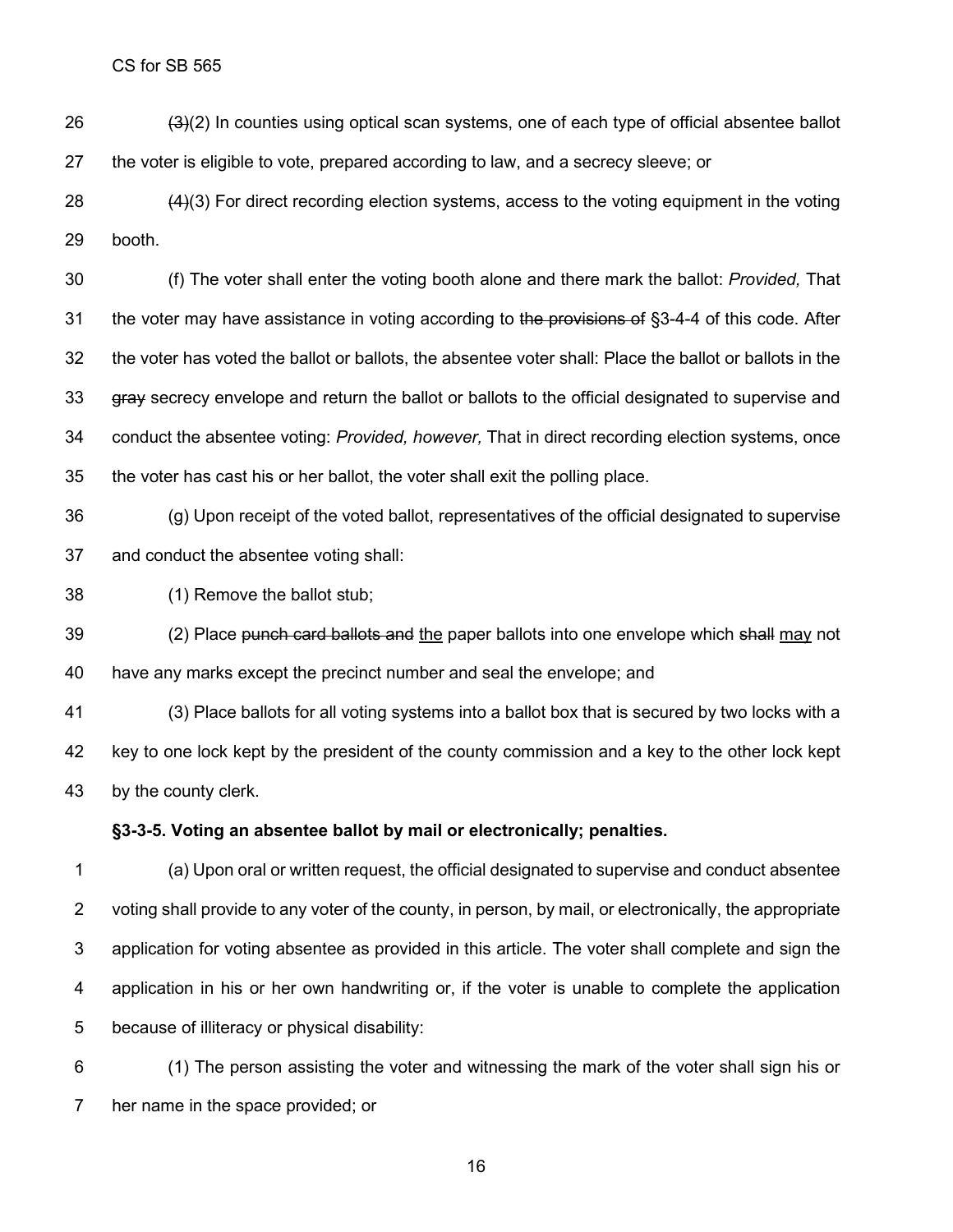(2) The person, if eligible to vote by electronic absentee ballot due to physical disability, 9 confinement as provided in §3-3-1(d) of this code after the deadline to submit an application for an absentee-by-mail ballot, or is a first responder unexpectedly called away to respond to an emergency outside the voter's county of residence which prevents the voter from participating in the election, may complete and verify the application by available electronic means prescribed by the Secretary of State.

 (b) Completed applications for voting an absentee ballot by mail are to be accepted when received by the official designated to supervise and conduct absentee voting in person, by mail, or electronically within the following times:

 (1) For persons eligible to vote an absentee ballot under the provisions of §3-3-1(b)(3) of this code, relating to absent uniformed services and overseas voters, not earlier than January 1 of an election year or 84 days preceding the election, whichever is earlier, and not later than the 20 sixth 11th day preceding the election, which application is to, upon the voter's request, be accepted as an application for the ballots for all elections in the calendar year; and

 (2) For all other persons eligible to vote an absentee ballot by mail or electronically, not earlier than January 1 of an election year or 84 days preceding the election, whichever is earlier, 24 and not later than the sixth 11th day preceding the election.

 (c) Upon acceptance of a completed application, the official designated to supervise and conduct absentee voting shall determine whether the following requirements have been met:

(1) The application has been completed as required by law;

 (2) The applicant is duly registered to vote in the precinct of his or her residence and, in a primary election, is qualified to vote the ballot of the political party requested;

 (3) The applicant is authorized for the reasons given in the application to vote an absentee ballot by mail or electronically;

 (4) The address to which a ballot is to be mailed is an address outside the county if the 33 voter is applying to vote by mail under the provisions of  $\S$ 3-3-1(b)(2)(A),  $\S$ 3-3-1(b)(2)(B),  $\S$ 3-3-1(b)(3), or §3-3-1(b)(4) of this code;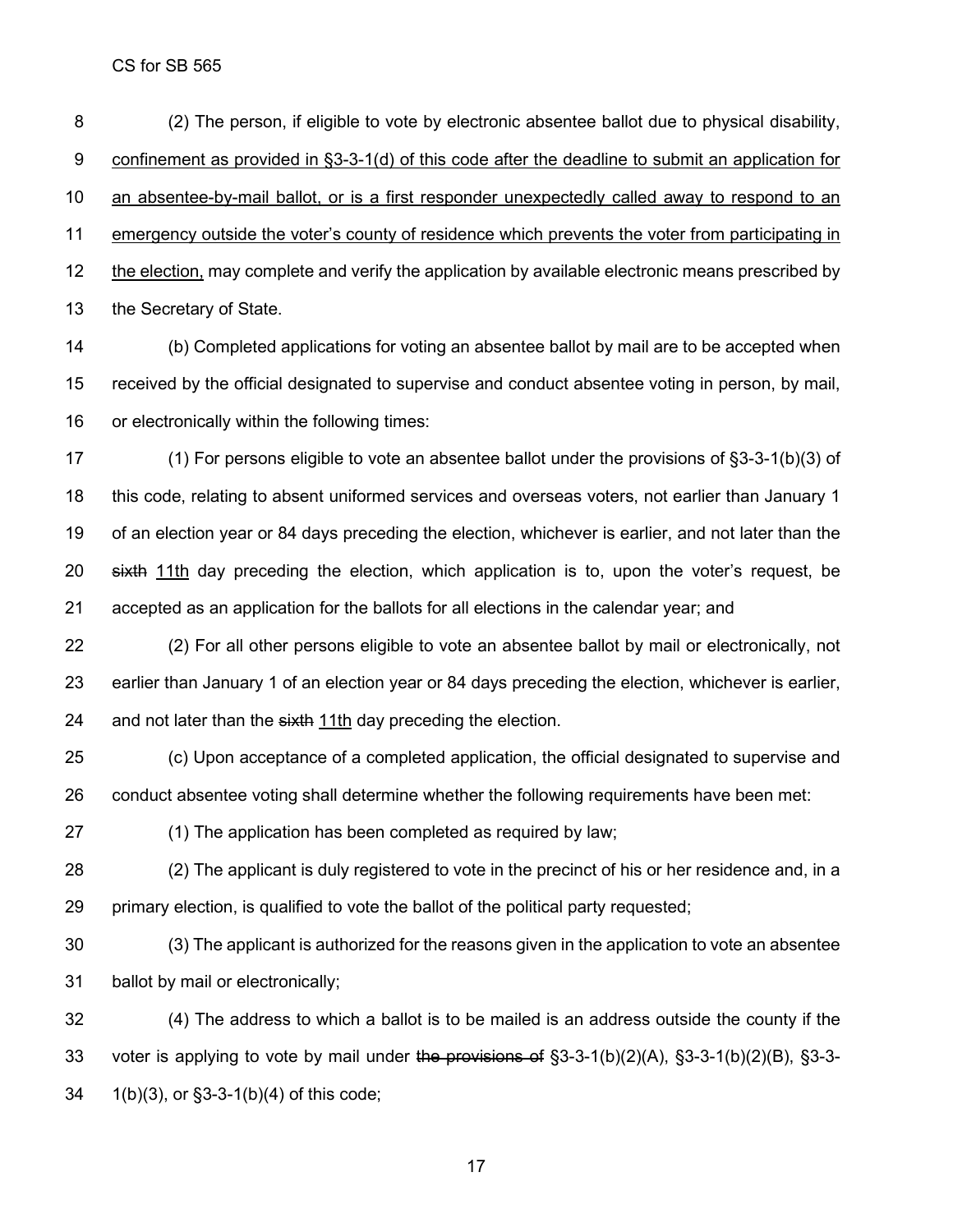(5) The applicant is not making his or her first vote after having registered by postcard registration or, if the applicant is making his or her first vote after having registered by postcard registration, the applicant is subject to one of the exceptions provided in §3-2-10 of this code; and (6) No regular and repeated pattern of applications for an absentee ballot by mail for the reason of being out of the county during the entire period of voting in person exists to suggest that the applicant is no longer a resident of the county.

 (d) (1) If the official designated to supervise and conduct absentee voting determines that the required conditions have been met for voting an absentee ballot by mail, two representatives that are registered to vote with different political party affiliations shall sign their names in the places indicated on the back of the official ballot. If the official designated to supervise and conduct absentee voting determines the required conditions have not been met or has evidence that any of the information contained in the application is not true, the official shall give notice to the voter that the voter's absentee ballot will be challenged as provided in this article and shall enter that challenge.

 (2) If the official designated to supervise and conduct electronic voting determines that a voter is eligible to submit an electronic ballot because the voter is an absent uniformed services voter or overseas voter or a person with a physical disability, is confined as provided in §3-3-1(d) of this code after the deadline to submit an application for an absentee-by-mail ballot, or is a first responder unexpectedly called away to respond to an emergency outside the voter's county of residence which prevents the voter from participating in the election, the official designated to supervise absentee voting shall cause the absentee ballot to be transmitted electronically in the manner required for the electronic ballot marking tool or other electronic means.

 (e)(1) Beginning on the 46th day prior to election day, within one day after the official designated to supervise and conduct absentee voting has both the completed application and the ballot, the official shall provide to the voter at the address given on the application, or by the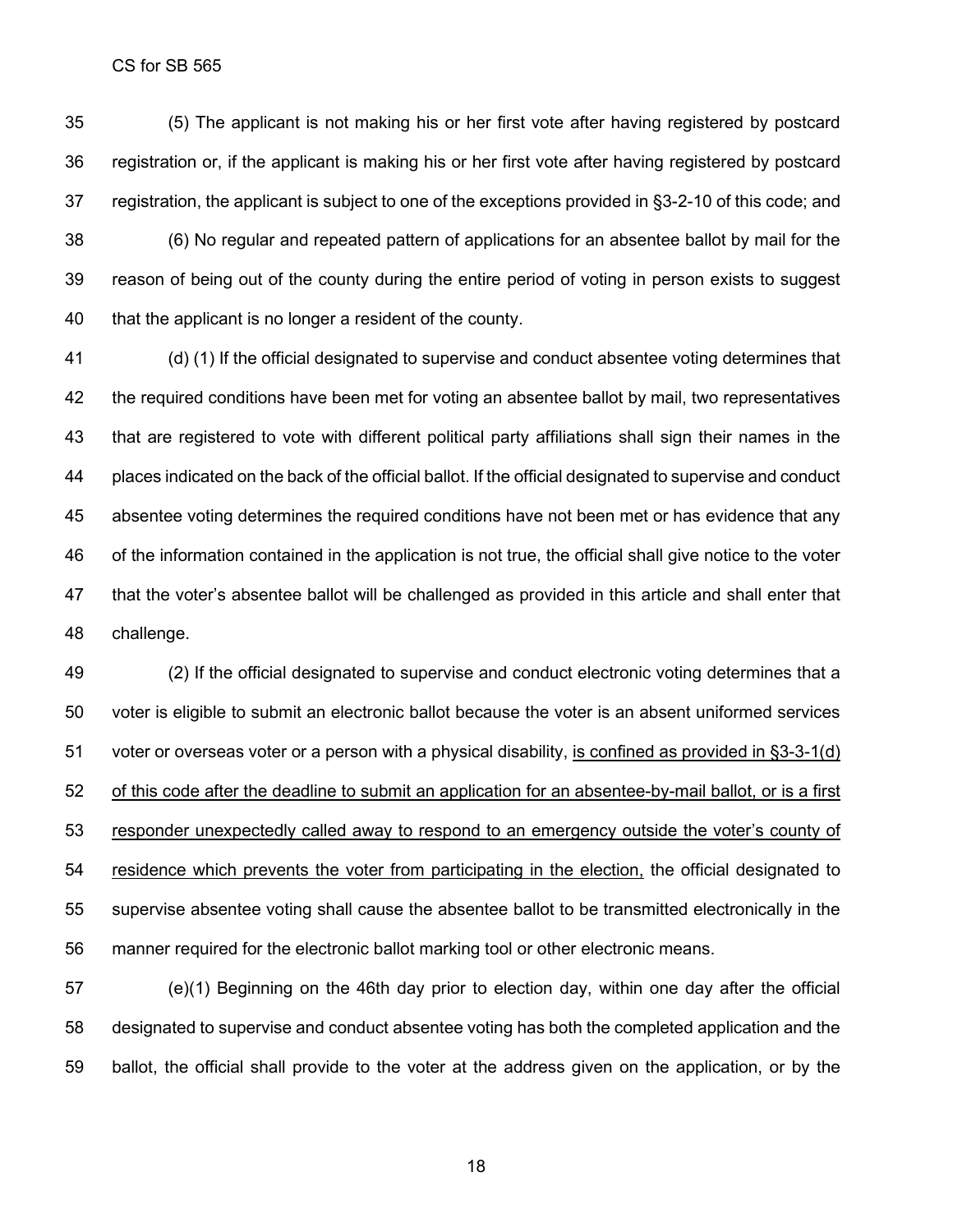appropriate electronic delivery method, the following items as required and as prescribed by the Secretary of State:

 (A) One of each type of official absentee ballot the voter is eligible to vote, prepared according to law;

 (B) For persons voting absentee ballot by mail, one envelope, unsealed, which may have no marks except the designation "Absent Voter's Ballot Envelope No. 1" and printed instructions to the voter;

 (C) For persons voting absentee ballot by mail, one postage paid envelope, unsealed, designated "Absent Voter's Ballot Envelope No. 2";

(D) Instructions for voting absentee by mail or electronically;

 (E) For electronic systems or transmission, an electronic means by which eligible voters with physical disabilities may mark the absentee ballot without assistance, as prescribed by the Secretary of State; and

(F) Notice that a list of write-in candidates is available upon request.

 (2) If the voter is an absent uniformed services voter or overseas voter, as defined by 42 U.S.C. §1973, *et seq.*, the Uniformed and Overseas Citizens Absentee Voting Act of 1986, is confined as provided in §3-3-1(d) of this code, or is a first responder unexpectedly called away to respond to an emergency outside the voter's county of residence which prevents the voter from participating in the election, the official designated to supervise and conduct absentee voting shall transmit the ballot to the voter via mail, or electronically, as requested by the voter: *Provided*, That voters confined as provided in §3-3-1(d) of this code may not be provided the option to vote an electronic absentee ballot if the voter is not confined after the deadline to submit an absentee-by- mail application. If the voter does not designate a preference for transmittal, the clerk may select either method of transmittal for the ballot. If the ballot is transmitted electronically pursuant to this subdivision, the official designated to supervise and conduct absentee voting shall also transmit electronically: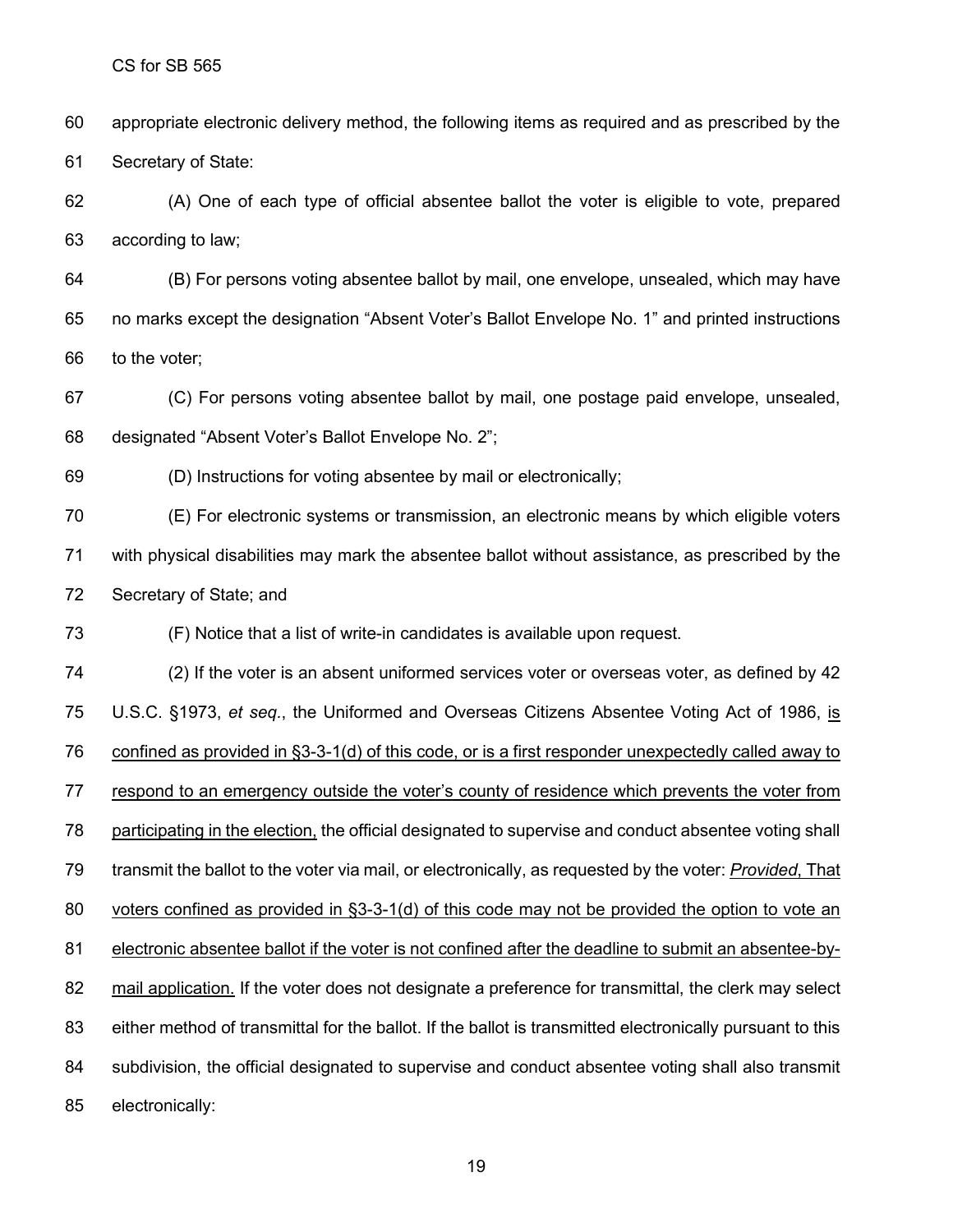(A) A waiver of privacy form, to be promulgated by the Secretary of State;

(B) Instructions for voting absentee by mail or electronically;

(C) Notice that a list of write-in candidates is available upon request; and

 (D) A statement of the voter affirming the voter's current name and address and whether or not he or she received assistance in voting.

 (f) The voter shall mark the ballot alone: *Provided,* That the voter may have assistance in voting according to the provisions of §3-3-6 of this code.

(1) After the voter has voted the ballot or ballots to be returned by mail, the voter shall:

(A) Place the ballot or ballots in envelope no. 1 and seal that envelope;

(B) Place the sealed envelope no. 1 in envelope no. 2 and seal that envelope;

(C) Complete and sign the forms on envelope no. 2; and

 (D) Return that envelope to the official designated to supervise and conduct absentee voting.

 (2) If the ballot was transmitted electronically as provided in subdivisions (1) or (2), subsection (e) of this section, the voter shall return the ballot electronically, in the manner prescribed by the Secretary of State, or the voter may return the ballot by United States mail, along with a signed privacy waiver form.

 (g) Except as provided in subsection (h) of this section, absentee ballots returned by United States mail or other express shipping service are to be accepted if:

 (1) The ballot is received by the official designated to supervise and conduct absentee voting no later than the day after the election; or

 (2) The ballot bears a postmark of the United States Postal Service dated no later than election day and the ballot is received by the official designated to supervise and conduct absentee voting no later than the hour at which the board of canvassers convenes to begin the canvass.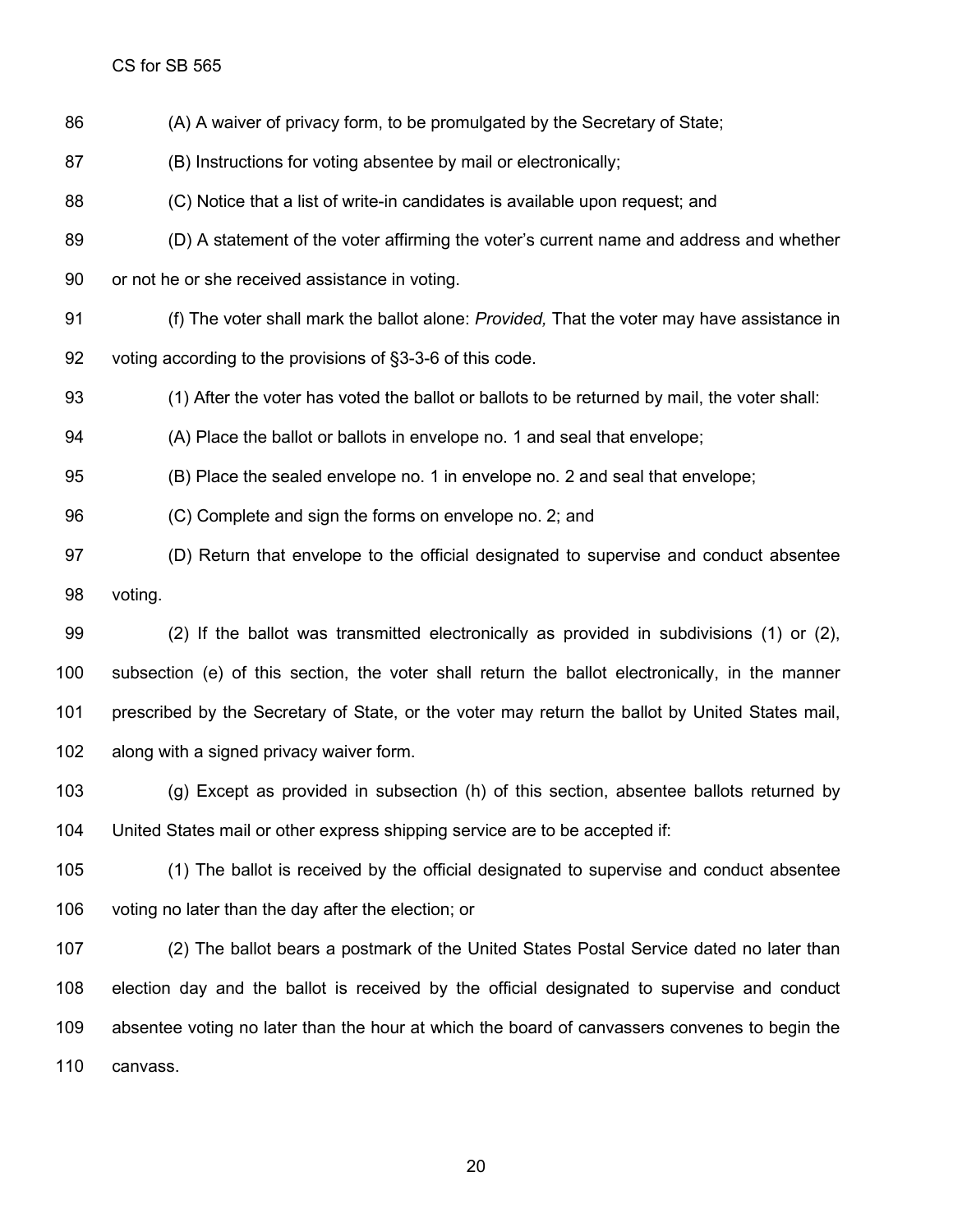(h) Absentee ballots received through the United States mail from persons eligible to vote 112 an absentee ballot under the provisions of  $\S$ 3-3-1(b)(3) of this code, relating to uniform services and overseas voters, are to be accepted if the ballot is received by the official designated to supervise and conduct absentee voting no later than the hour at which the board of canvassers convenes to begin the canvass.

 (i) Voted ballots submitted electronically are to be accepted if the ballot is received by the 117 official designated to supervise and conduct absentee voting no later than the close of polls on election day: *Provided,* That for uniform services and overseas voters, the Secretary of State's office shall enter into an agreement with the Federal Voting Assistance Program of the United States Department of Defense to transmit the ballots to the county clerks at a time when two individuals of opposite political parties are available to process the received ballots. For persons 122 casting absentee ballots electronically due to physical disability, confinement as provided in § 3- 3-1(d) of this code, or is a first responder unexpectedly called away which prevents the voter from participating in the election, the county clerk shall designate two individuals of opposite political parties to process the received ballots in the manner required by the particular electronic ballot marking tool or other electronic means of returning the electronic absentee ballot.

 (j) Ballots received after the proper time which cannot be accepted are to be placed unopened in an envelope marked for the purpose and kept secure for 22 months following the election, after which time they are to be destroyed without being opened.

 (k) Absentee ballots which are hand delivered are to be accepted if they are received by the official designated to supervise and conduct absentee voting no later than the day preceding the election: *Provided,* That no person may hand deliver more than two absentee ballots in any election and any person hand delivering an absentee ballot is required to certify that he or she 134 has not examined or altered the ballot. Any person who makes a false certification violates the provisions of §3-9-1 *et seq.* of this code and is subject to those provisions.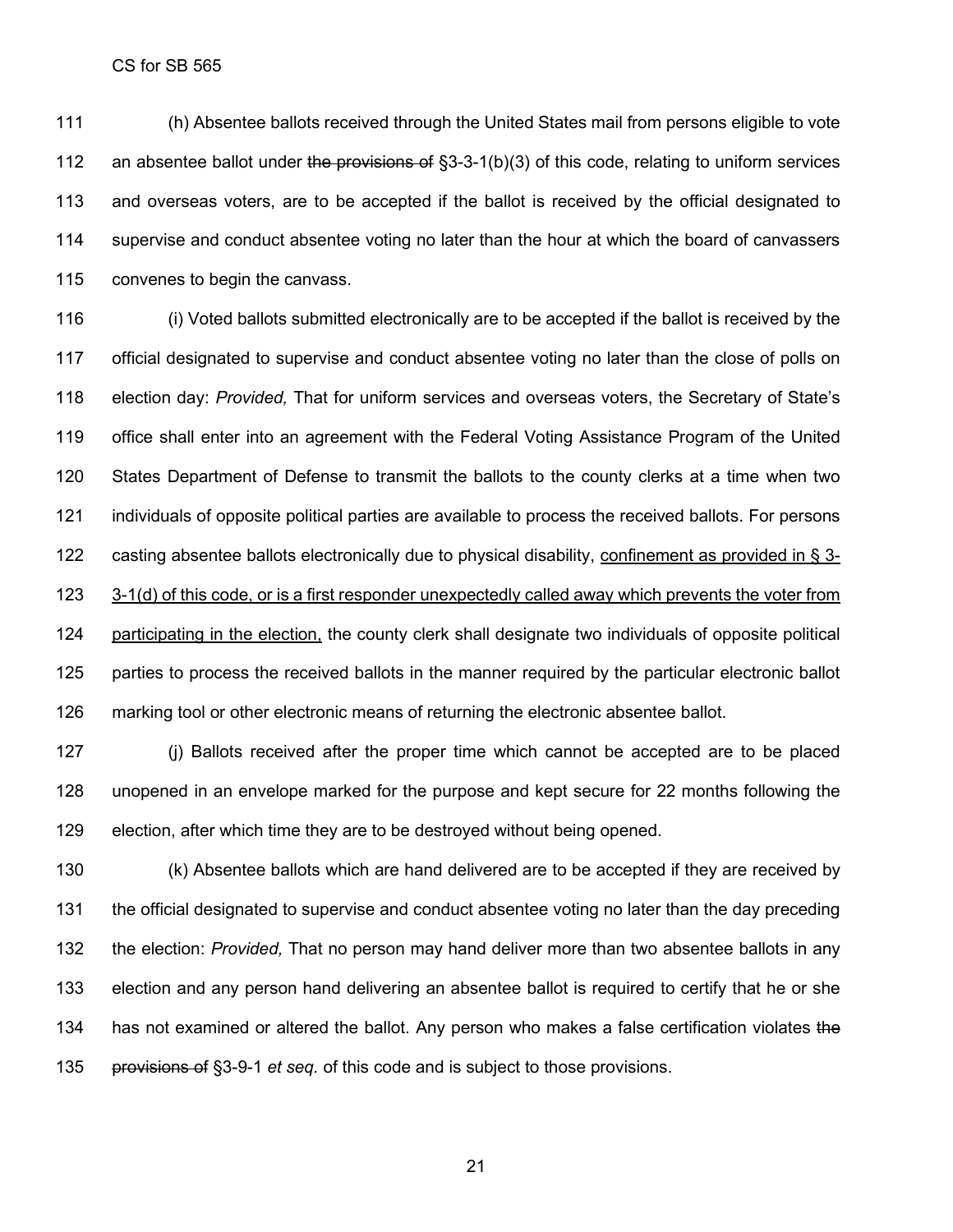(l) Upon receipt of the sealed envelope, the official designated to supervise and conduct absentee voting shall:

(1) Enter onto the envelope any other required information;

(2) Enter the challenge, if any, to the ballot;

 (3) Enter the required information into the permanent record of persons applying for and voting an absentee ballot in person; and

 (4) Place the sealed envelope into a ballot box that is secured by two locks with a key to one lock kept by the president of the county commission and a key to the other lock kept by the county clerk.

 (m) Upon receipt of a ballot submitted electronically pursuant to subdivision (2), subsection (f) of this section, the official designated to supervise and conduct absentee voting shall place the ballot in an envelope marked "Absentee by Electronic Means" with the completed waiver when appropriate: *Provided,* That no ballots are to be processed without the presence of two individuals of opposite political parties.

 (n) All ballots received electronically prior to the close of the polls on election day are to be tabulated in the manner prescribed for tabulating absentee ballots submitted by mail to the extent that those procedures are appropriate for the applicable voting system. The clerk of the county commission shall keep a record of absentee ballots sent and received electronically.

 (o) The changes made to this section during the regular session of the Legislature, 2021, shall be effective January 1, 2022.

#### **§3-3-5c. Procedures for voting an emergency absentee ballot by qualified voters.**

 (a) Notwithstanding any other provision of this chapter, a person qualified to vote an emergency absentee ballot, as provided in §3-3-1(c) of this code, may vote an emergency absentee ballot under the procedures established in this section. The county commission may adopt a policy extending the emergency absentee voting procedures to: (1) Qualified voters in hospitals or other duly licensed health care facilities within an adjacent county or within 35 miles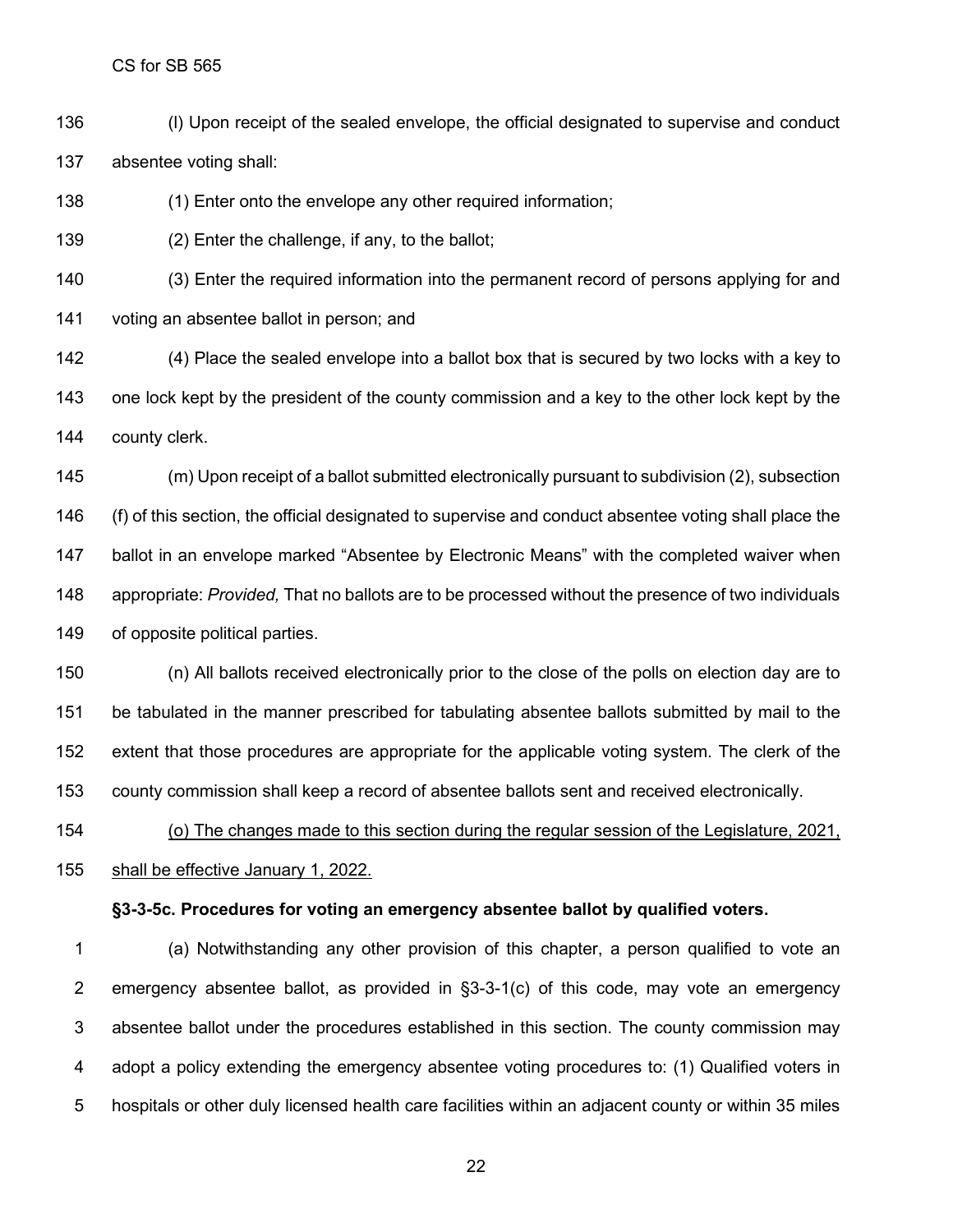of the county seat; (2) qualified voters in nursing homes within the county; or (3) qualified voters 7 who become confined, on or after the seventhe 12th day preceding an election, to a specific location within the county because of illness, injury, physical disability, immobility due to advanced age, or another medical reason: *Provided,* That the policy is to be adopted by the county commission at least 90 days prior to the election that will be affected and a copy of the policy is to be filed with the Secretary of State.

 (b) On or before the 56th day preceding the date on which any election is to be held, the official designated to supervise and conduct absentee voting shall notify the county commission of the number of sets of emergency absentee ballot commissioners which he or she determines necessary to perform the duties and functions pursuant to this section.

 (c) A set of emergency absentee ballot commissioners at-large shall consist of two persons with different political party affiliations appointed by the county commission in accordance 18 with the procedure prescribed for the appointment of election commissioners under the provisions of §3-1-1 *et seq.* of this code. Emergency absentee ballot commissioners have the same qualifications and rights and take the same oath required under the provisions of this chapter for commissioners of elections. Emergency absentee ballot commissioners are to be compensated for services and expenses in the same manner as commissioners of election or poll clerks obtaining and delivering election supplies under §3-1-44 of this code.

 (d) Upon request of the voter or a member of the voter's immediate family or, when the county commission has adopted a policy to provide emergency absentee voting services to nursing home residents within the county, upon request of a staff member of the nursing home, the official designated to supervise and conduct absentee voting, upon receiving a proper request 28 for voting an emergency absentee ballot no earlier than the seventh 12th day next preceding the election and no later than noon of election day shall supply to the emergency absentee ballot commissioners the application for voting an emergency absentee ballot and the balloting materials. The emergency absentee ballot application is to be prescribed by the Secretary of State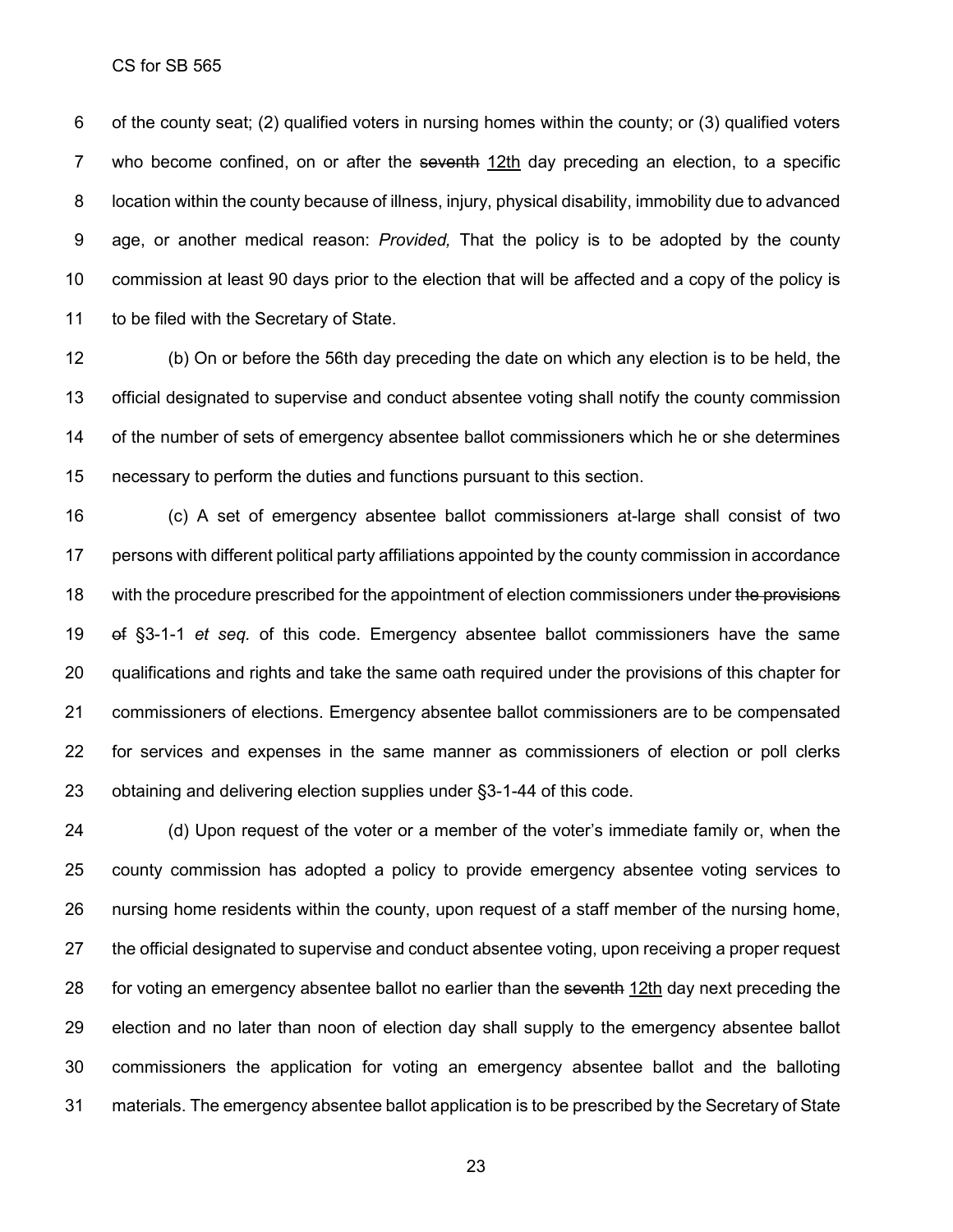and is to include the name, residence address and political party affiliation of the voter, the date, location, and reason for confinement in the case of an emergency, and the name of the attending physician.

 (e) The application for an emergency absentee ballot is to be signed by the person applying. If the person applying for an emergency absentee ballot is unable to sign his or her application because of illiteracy or physical disability, he or she is to make his or her mark on the signature line provided for an illiterate or disabled applicant, the mark is to be witnessed. The person assisting the voter and witnessing the mark of the voter shall sign his or her name in the space provided.

 (f) A declaration is to be completed and signed by each of the emergency absentee ballot commissioners, stating their names, the date on which they appeared at the place of confinement of the person applying for an emergency absentee ballot, and the particulars of the confinement. (g) At least one of the emergency absentee ballot commissioners receiving the balloting materials shall sign a receipt which is to be attached to the application form. Each of the emergency absentee ballot commissioners shall deliver the materials to the absent voter, await his or her completion of the application and ballot and return the application and the ballot to the official designated to supervise and conduct absentee voting. Upon delivering the application and 49 the voted ballot to the official, the emergency absentee ballot commissioners shall sign an oath that no person other than the absent voter voted the ballot. The application and the voted ballot are to be returned to the official designated to supervise and conduct absentee voting prior to the close of the polls on election day. Any ballots received by the official after the time that delivery may reasonably be made but before the closing of the polls are to be delivered to the canvassing 54 board along with the absentee ballots challenged in accordance with the provisions of §3-3-10 of this code.

 (h) Upon receiving the application and emergency absentee ballot, the official designated to supervise and conduct absentee voting shall ascertain whether the application is complete,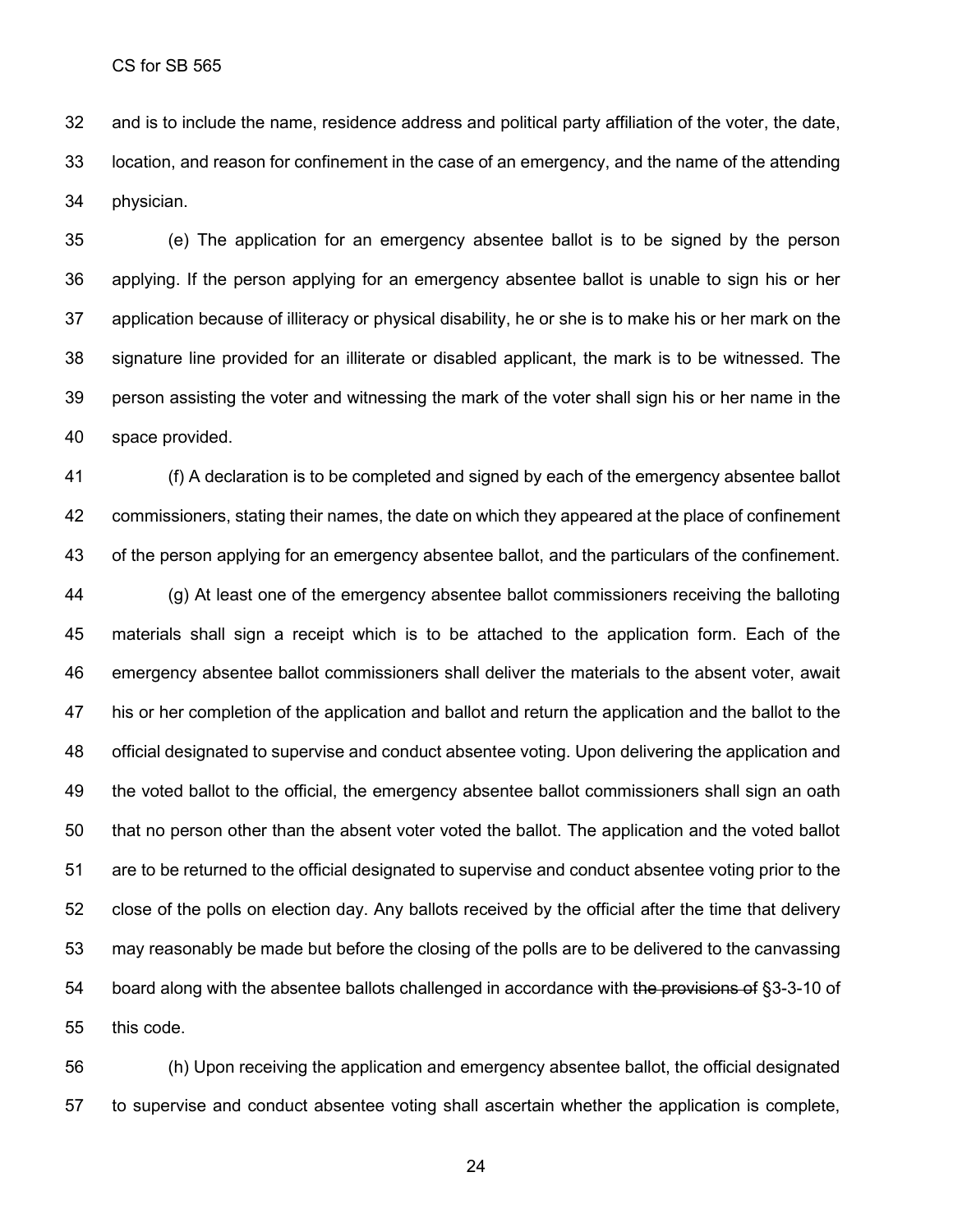whether the voter appears to be eligible to vote an emergency absentee ballot, and whether the voter is properly registered to vote with the office of the clerk of the county commission. If the voter is found to be properly registered in the precinct shown on the application, the ballot is to be delivered to the precinct election commissioner pursuant to §3-3-7 of this code. If the voter is found not to be registered or is otherwise ineligible to vote an emergency ballot, the ballot is to be challenged for the appropriate reason provided for in §3-3-10 of this code.

 (i) If either or both of the emergency absentee ballot commissioners refuse to sign any application for voting an emergency absentee ballot, the voter may vote as an emergency absentee and the ballot will be challenged in accordance with the provisions of §3-3-10 of this code, in addition to those absentee ballots subject to challenge as provided in that section.

 (j) Any voter who receives assistance in voting an emergency absentee ballot shall comply with the provisions of §3-3-6 of this code. Any other provisions of this chapter relating to absentee ballots not altered by the provisions of this section are to govern the treatment of emergency absentee ballots.

 (k) The changes made to this section during the regular session of the Legislature, 2021, shall be effective January 1, 2022.

## **ARTICLE 6. CONDUCT AND ADMINISTRATION OF ELECTIONS.**

#### **§3-6-9. Canvass of returns; declaration of results; recounts; recordkeeping.**

 (a) The commissioners of the county commission shall be ex officio a board of canvassers and, as such, shall keep in a well-bound book, marked "election record", a complete record of all their proceedings in ascertaining and declaring the results of every election in their respective counties.

 (1) They shall convene as the canvassing board at the courthouse on the fifth day (Sundays excepted) after every election held in their county, or in any district of the county, and the officers in whose custody the ballots, pollbooks, registration records, tally sheets, and certificates have been placed shall lay them before the board for examination.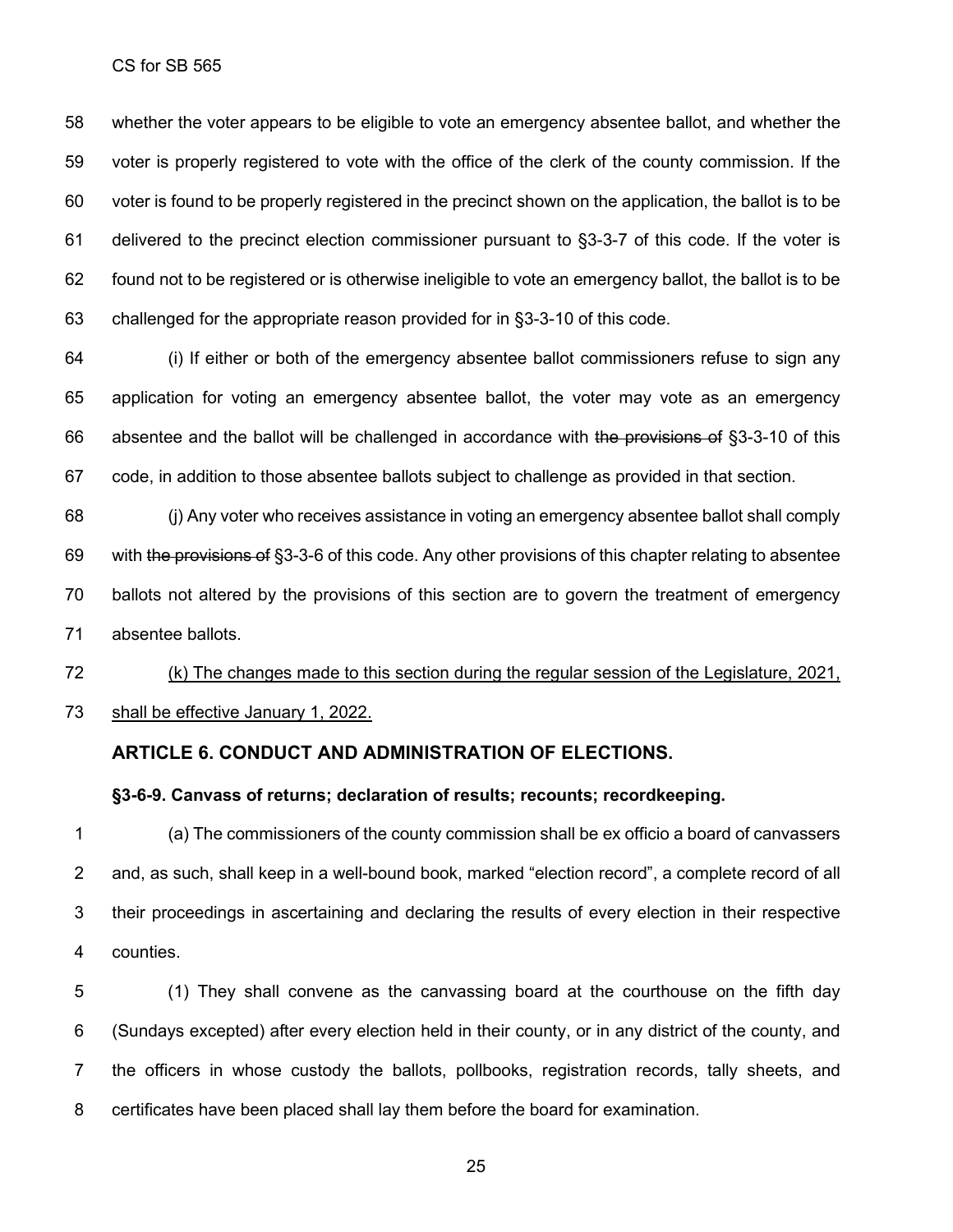(2) They may, if considered necessary, require the attendance of any of the commissioners, poll clerks or other persons present at the election to appear and testify respecting the election and make other orders as shall seem proper to procure correct returns and ascertain the true results of the election in their county; but in this case all the questions to the witnesses and all the answers to the questions and evidence shall be taken down in writing and filed and preserved. All orders made shall be entered upon the record.

(3) They may adjourn, from time to time, but no longer than absolutely necessary.

 (4) When a majority of the commissioners are not present, the meeting shall stand adjourned until the next day and so from day to day, until a quorum is present.

 (5) All meetings of the commissioners sitting as a board of canvassers shall be open to the public.

 (6) The board shall proceed to open each sealed package of ballots laid before them and, without unfolding them, count the number in each package and enter the number upon their record.

 (7) The ballots shall then be again sealed carefully in a new envelope and each member of the board shall write his or her name across the place where the envelope is sealed.

 (8) After canvassing the returns of the election, the board shall publicly declare the results of the election.

 (A) For a candidate on the ballot in entirely one county, the board shall not enter an order certifying the election results for a period of 48 hours after the declaration. At the end of the 48- hour period, an order shall be entered certifying all election results except for those offices in which a recount has been demanded.

 (B) For a candidate on the ballot in more than one county, the board may not enter an order certifying the election results for a period of 48 hours after the final county's board has publicly declared the results of the election. In such case, each relevant board shall notify the Secretary of State immediately following each relevant board's public declaration of results and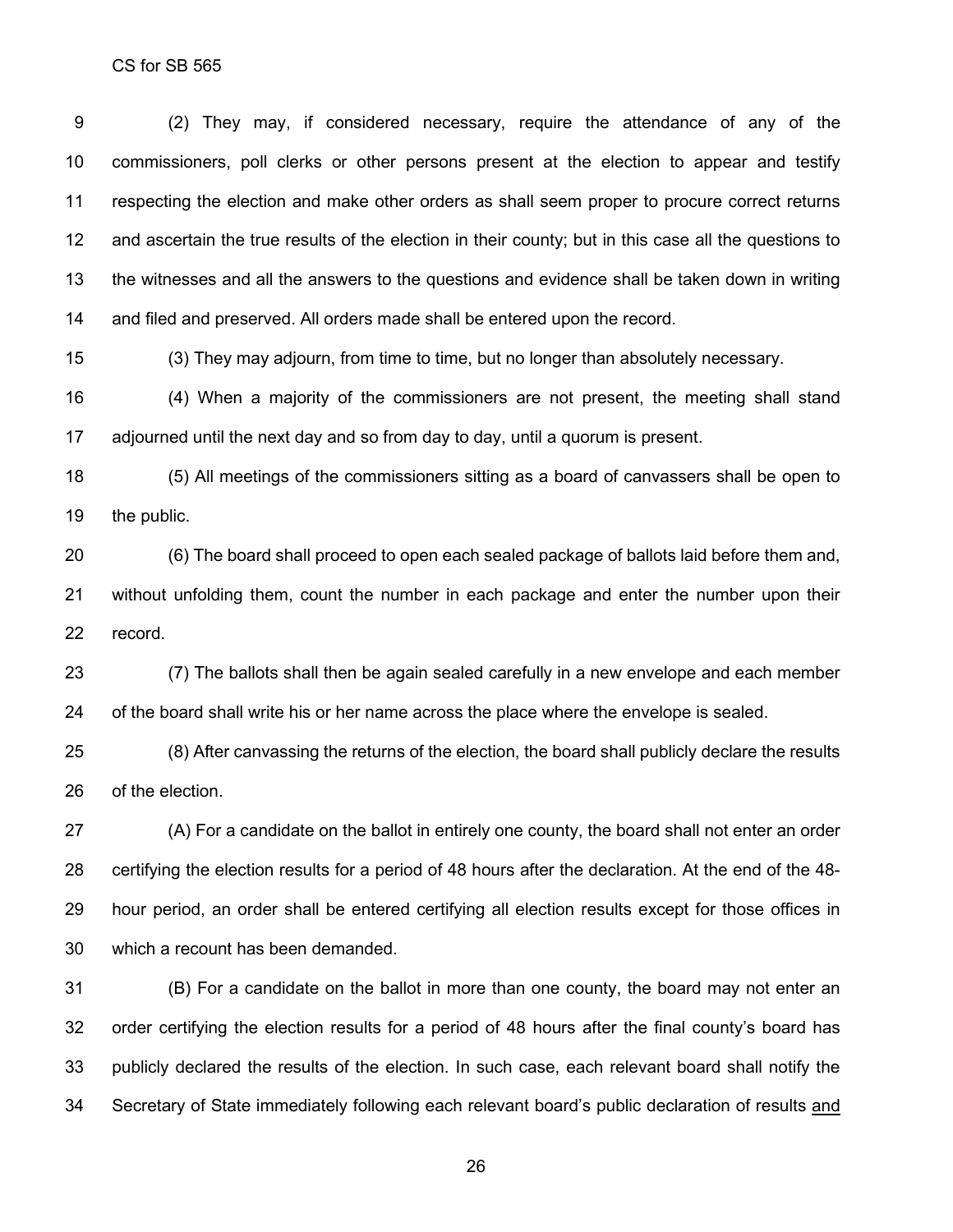shall transmit electronically, on a form prescribed by the Secretary of State, the total ballots cast, counted, and rejected. For offices on the ballot in more than one county, the Secretary of State shall notify the board of each relevant county when the final county has made a public declaration of the results of the election. At the end of the 48-hour period in this section, an order shall be entered by each relevant county certifying all election results except for those offices in which a recount has been demanded.

 (b) Within the 48-hour period, a candidate on the ballot in entirely one county may demand the board to open and examine any of the sealed packages of ballots and recount them.

 (c) If a candidate is on the ballot in more than one county, then within the 48-hour period after the final county's board has made a public declaration of the results, such candidate may demand the board to open and examine any of the sealed packages of ballots and recount them.

 (d) After any recount pursuant to either subsection (b) or (c) of this section the board shall seal the ballots again, along with the envelope above named, and the clerk of the county commission and each member of the board shall write his or her name across the places where 49 it is sealed and endorse in ink, on the outside: "Ballots of the election held at precinct No.  $\qquad$ , in 50 the district of \_\_\_\_\_\_\_\_\_\_\_\_\_, and county of \_\_\_\_\_\_\_\_\_, on the \_\_\_\_\_day of \_\_\_\_\_."

 (e) In computing the 48-hour period as used in this section, Saturdays, Sundays, and legal holidays shall be excluded. A candidate on the ballot in more than one county shall not be precluded from demanding a recount in any county in which the candidate is on the ballot until the final county in which the candidate is on the ballot has certified the election results.

 (f) If a recount has been demanded, the board shall have 48 hours in which to send notice to all candidates who filed for the office in which a recount has been demanded of the date, time, and place where the board will convene to commence the recount. The notice shall be served under the provisions of subsection (g) of this section. The recount shall be set for no sooner than three days after the serving of the notice: *Provided,* That after the notice is served, candidates so served shall have an additional 24 hours in which to notify the board, in writing, of their intention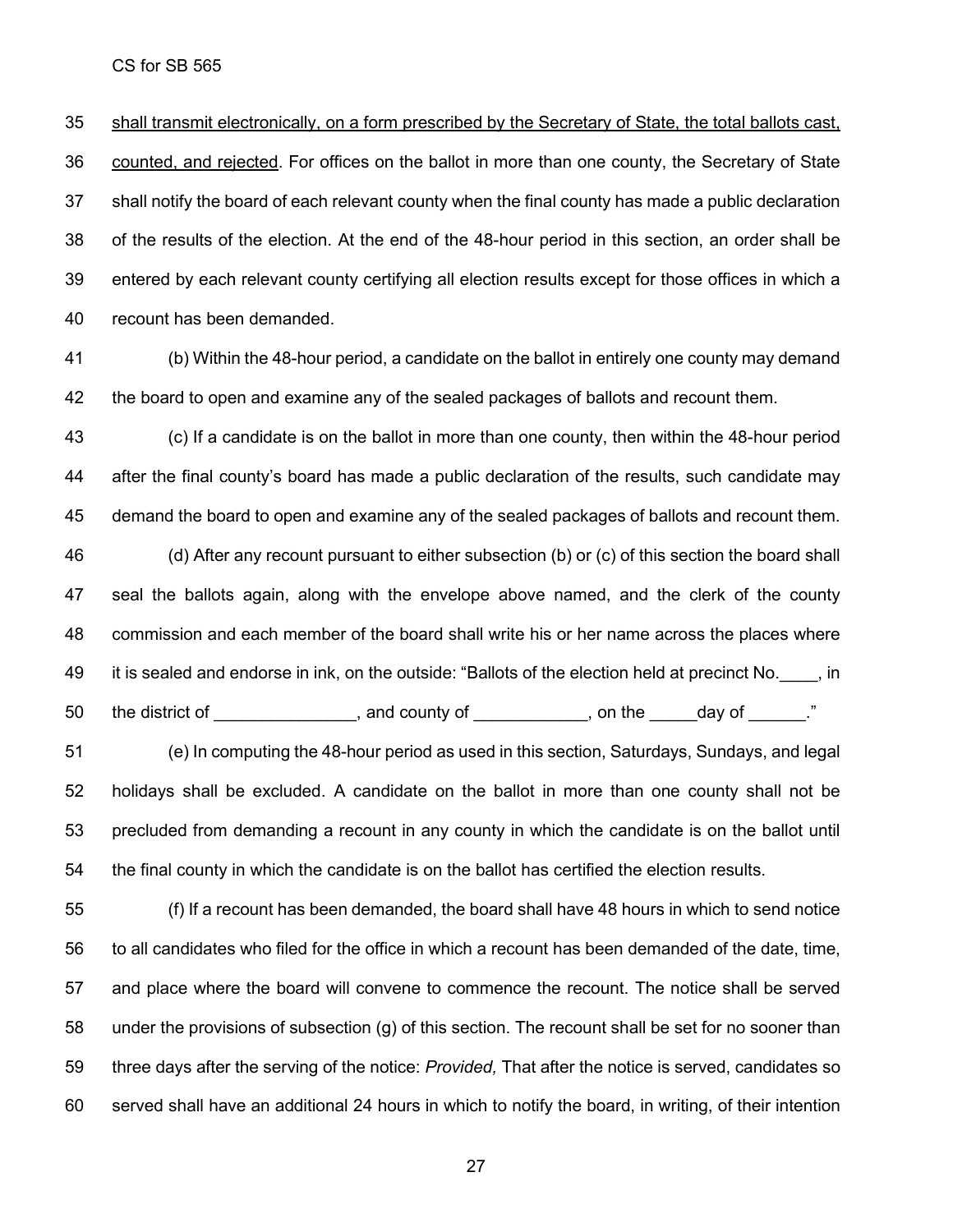to preserve their right to demand a recount of precincts not requested to be recounted by the candidate originally requesting a recount of ballots cast: *Provided, however,* That there shall be only one recount of each precinct, regardless of the number of requests for a recount of any precinct. A demand for the recount of ballots cast at any precinct may be made during the recount proceedings only by the candidate originally requesting the recount and those candidates who notify the board, pursuant to this subsection, of their intention to preserve their right to demand a recount of additional precincts.

 (g) Any sheriff of the county in which the recount is to occur shall deliver a copy thereof in writing to the candidate in person; or if the candidate is not found, by delivering the copy at the usual place of abode of the candidate and giving information of its purport, to the spouse of the candidate or any other person found there who is a member of his or her family and above the age of sixteen years; or if neither the spouse of the candidate nor any other person be found there and the candidate is not found, by leaving the copy posted at the front door of the place of abode. Any sheriff, thereto required, shall serve a notice within his or her county and make return of the manner and time of service; for a failure so to do, he or she shall forfeit \$20. The return shall be evidence of the manner and time of service.

 (h) Every candidate who demands a recount shall be required to furnish bond in a reasonable amount with good sufficient surety to guarantee payment of the costs and the expenses of the recount in the event the result of the election is not changed by the recount; but the amount of the bond shall in no case exceed \$300.

 (i) After the board of canvassers has made their certificates and declared the results as hereinafter provided, they shall deposit the sealed packages of ballots, absent voter ballots, registration records, pollbooks, tally sheets, and precinct certificates with the clerk of the county commission from whom they were received, who shall carefully preserve them for 22 months: *Provided,* That the clerk may use these records to update the voter registration records in accordance with §3-2-18(d) of this code. If there is no contest pending as to any election and their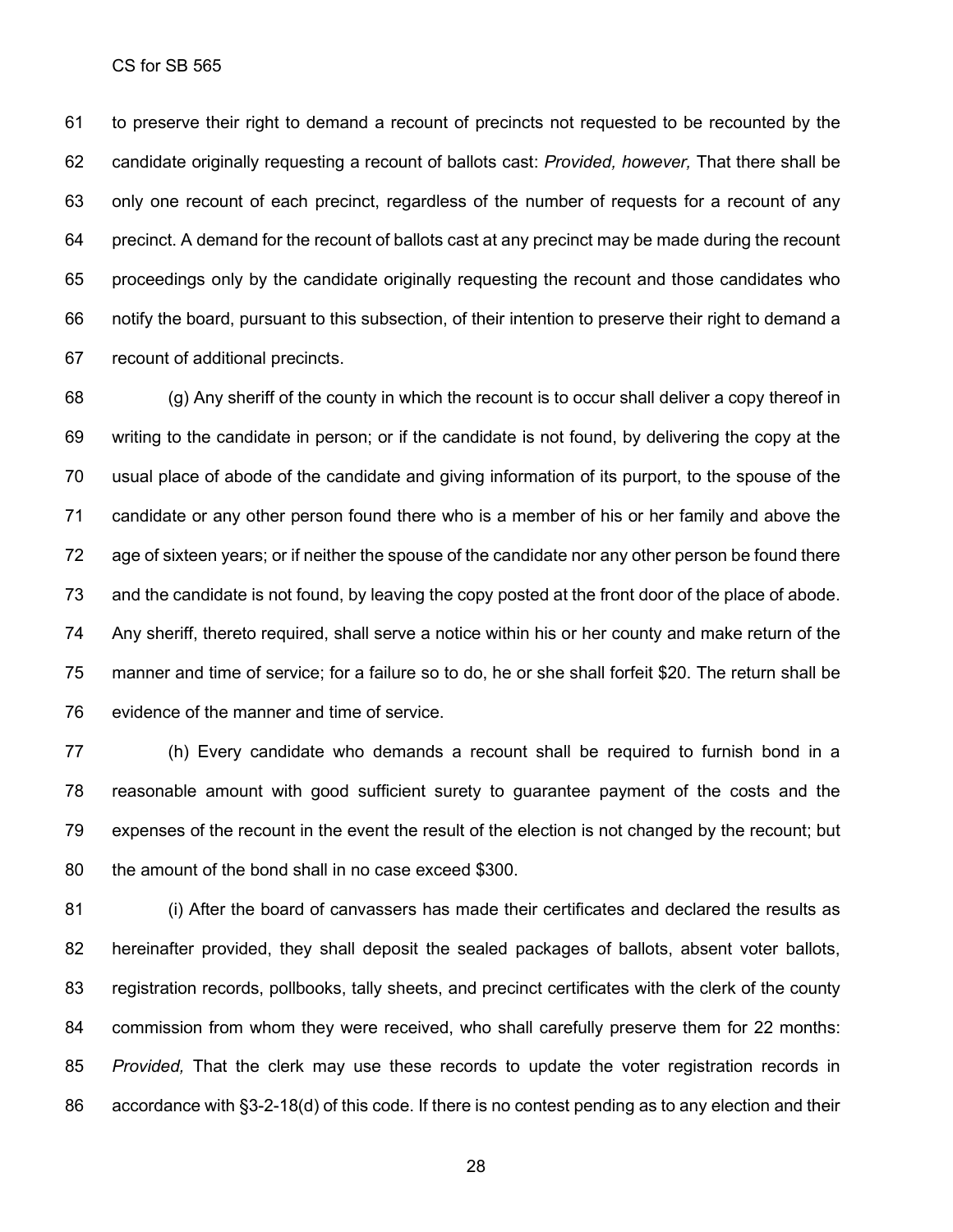further preservation is not required by any order of a court, the ballots, pollbooks, tally sheets, and certificates shall be destroyed by fire or otherwise, without opening the sealed packages of ballots. If there is a contest pending, they shall be destroyed as soon as the contest is ended.

 (j) If the result of the election is not changed by the recount, the costs and expenses of the recount shall be paid by the party at whose instance the recount was made.

#### **ARTICLE 7. CONTESTED ELECTIONS.**

#### **§3-7-3. Contests before special court; procedure; enforcement.**

 Where the election of Secretary of State, Auditor, Treasurer, Attorney General, 2 Commissioner of Agriculture, or of a judge a justice of the Supreme Court of Appeals, a judge of 3 the Intermediate Court of Appeals, or a judge of a circuit court, or a judge of a family court is contested, the case shall be heard and decided by a special court constituted as follows: The contestee shall select one, the contestant another, and the Governor a third person, who shall preside in said court; and the three, or any two of them, shall meet at a time and place within the state to be appointed by the Governor, and, being first duly sworn impartially to decide according to law and the truth upon the petition, returns and evidence to be submitted to them, shall proceed to hear and determine the case and certify their decision thereon to the Governor. They shall be entitled to \$10 a day each, and the same mileage as members of the Legislature, to be paid out of the treasury of the state, and such special court is hereby given authority to employ a stenographer at a reasonable compensation, to be also paid out of the treasury of the state. In all hearings or proceedings before such special court, the evidence of witnesses and the production of documentary evidence may be required at any designated place of hearing by such special court, or any member thereof; and in case of disobedience to a subpoena or other process of such special court, or any member thereof, such special court, or any member thereof, or either of the parties to such contest, may invoke the aid of any circuit court in requiring the evidence and testimony of witnesses and the production of papers, books and documents. And such circuit court, in case of a refusal to obey the subpoena issued to any person, shall issue an order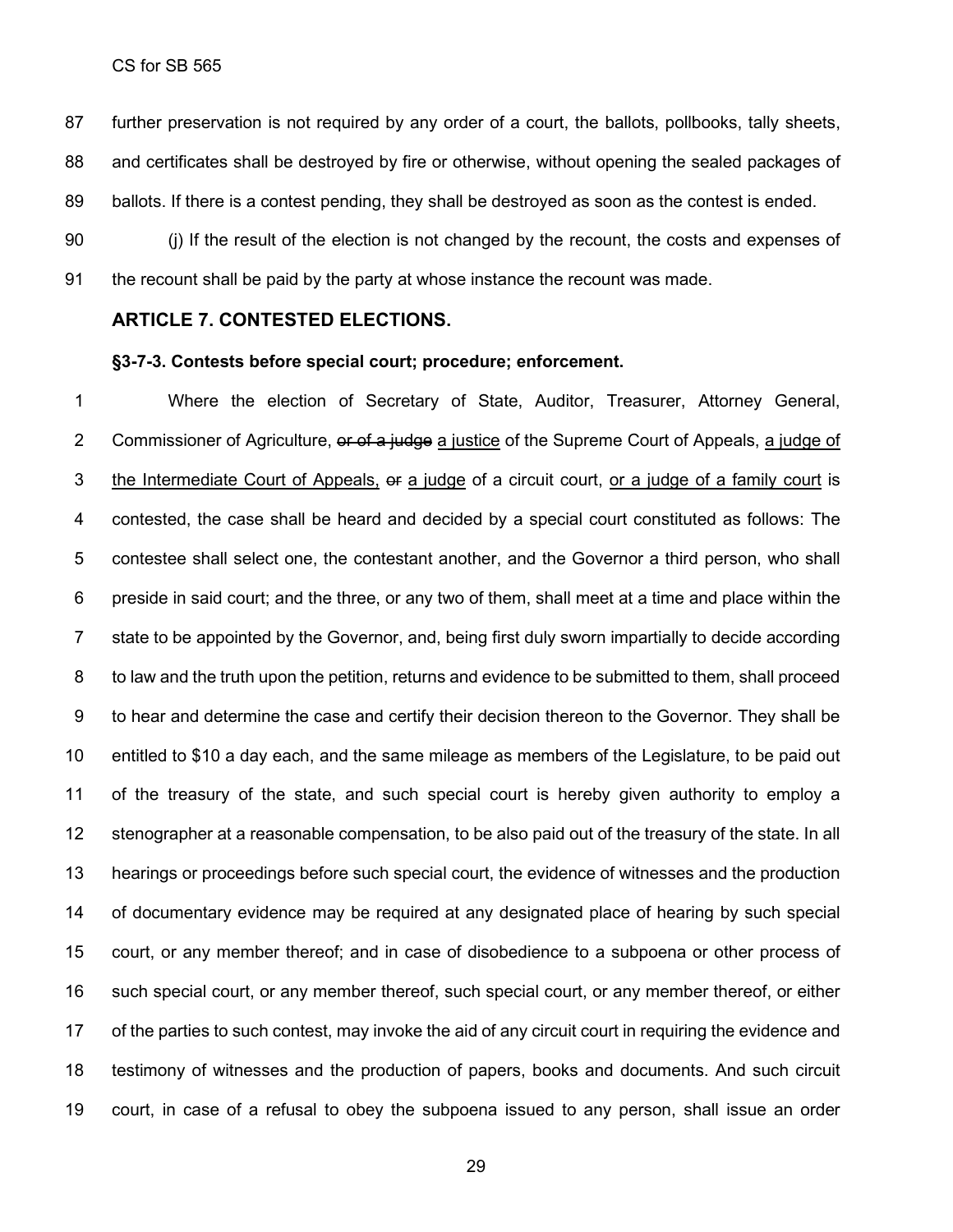requiring such person to appear before such special court and produce all books and papers, if so ordered, and give evidence touching the matter in question. Any failure to obey such order of the circuit court may be punished by such court as a contempt thereof. A written record shall be kept of all testimony and other proceedings before such special court.

 Either party to such contest feeling aggrieved by the final decision of such special court may present his or her petition in writing to the Supreme Court of Appeals, or a judge thereof in vacation, within 30 days after such final decision is certified to the Governor, as hereinbefore provided, praying for the suspension, setting aside, or vacation of such final decision. The applicant shall deliver, or cause to be delivered, a copy of such petition to the other party to such contest, or, in case of his or her absence from the state or from his or her usual place of abode, he the applicant shall mail, or cause to be mailed a copy of such petition addressed to his or her last known post-office address, before presenting the same to the court, or the judge. The court, or the judge, shall fix a time for the hearing on the application, but such hearing shall not be held sooner than five days, unless by agreement of the parties, after the presentation of such petition, and notice of the time and place of such hearing shall be forthwith delivered to the other party to such contest, or, in case of absence from the state or from his or her usual place of abode, such notice may be given by mailing, or causing to be mailed, the same, or a copy thereof, addressed to him or her at his or her last known post-office address. If the court, or the judge, after such hearing, be of the opinion that a suspending order should issue, the court in its, or the judge in his or her, discretion, may suspend such final decision and may require bond upon such conditions and in such penalty, and impose such terms and conditions upon the petitioner, as are just and reasonable; and the court, or the judge, shall fix a time for the final hearing on the application. The hearing of the matter shall take precedence over all other matters before the court. For such final hearing, and before the day fixed therefor, the special court shall file with the clerk of the Supreme Court of Appeals all papers, documents, testimony, evidence, and records, or certified copies thereof, which were before it at the hearing resulting in the final decision from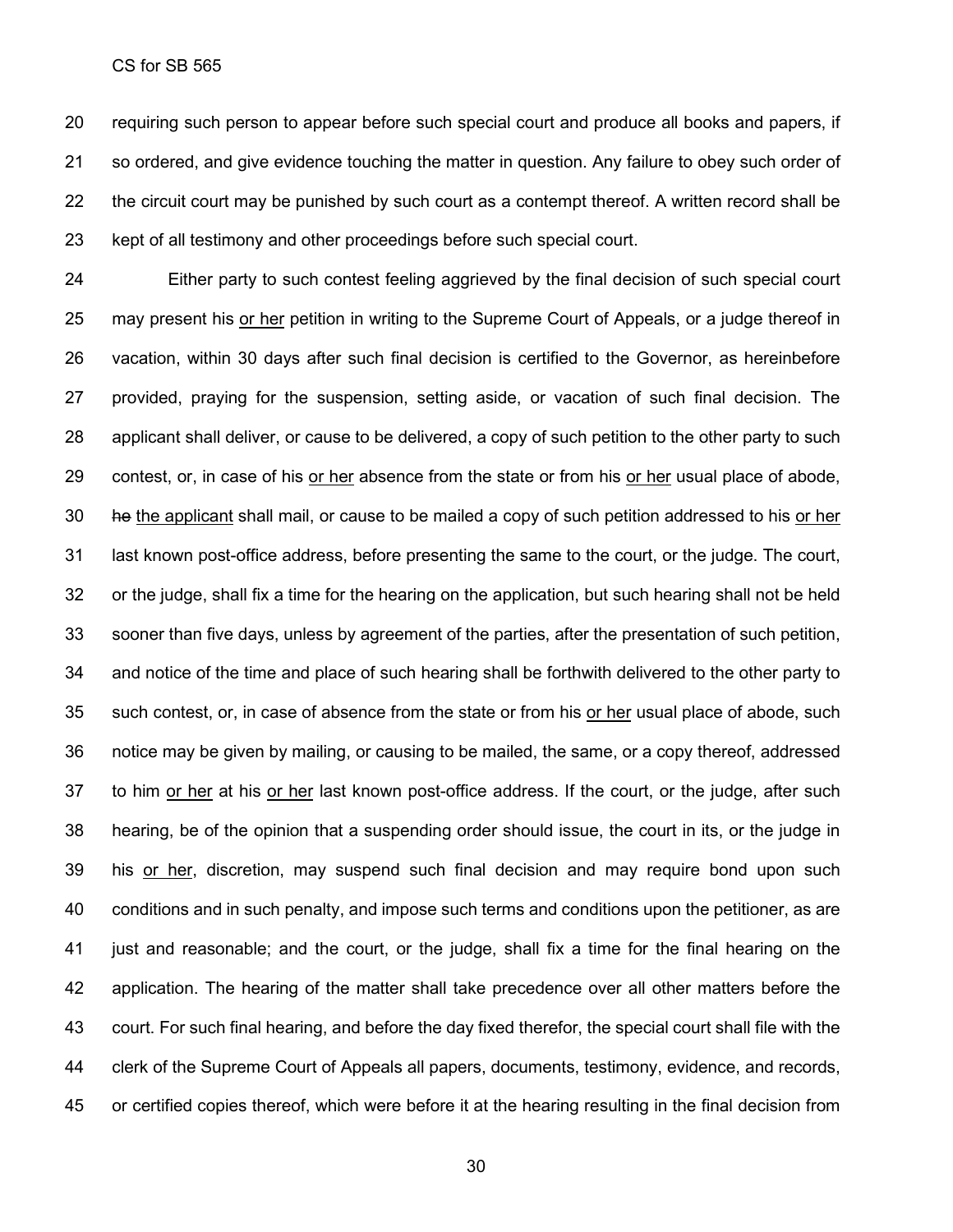which the petitioner appeals, together with a copy in writing of its final decision; and, after argument by counsel, the court shall decide the matter in controversy, both as to the law and the evidence, as may seem to it to be just and right. The Supreme Court of Appeals is hereby given jurisdiction to enforce the provisions of this section by writ of prohibition, mandamus, and certiorari, as may be appropriate.

### **§3-7-6. County and district contests; notices; time.**

1 (a) In all cases of contested elections, the county commission circuit court shall be the 2 judge of the election, qualifications, and returns of their own members and of all county, and 3 district, and municipal officers. Provided, That a member of the county commission whose election is being contested may not participate in judging the election, qualifications and returns

 (b) A person intending to contest the election of another to any county, or district, or 6 municipal office, including a judge of any magistrate court or any office that shall hereafter be created to be filled by the voters of the county or of any magisterial or other district therein, shall, 8 within ten seven days after the result of the election is certified, give the contestee notice in writing of such intention and a list of the votes he will dispute, with the objections to each, and of the votes rejected for which he will contend. If the contestant objects to the legality of the election or the qualification of the person returned as elected, the notice shall set forth the facts on which such objection is founded. The person whose election is so contested shall, within ten days after receiving such notice, deliver to the contestant a like list of the votes he will dispute, with the objections to each, and of the rejected votes for which he will contend; and, if he has any objection to the qualification of the contestant, he shall specify in writing the facts on which the objection is founded. Each party shall append to his notice an affidavit that he verily believes the matters and things set forth to be true. If new facts be discovered by either party after he has given notice as aforesaid, he may, within ten days after such discovery, give an additional notice to his adversary, with the specifications and affidavit prescribed in this section.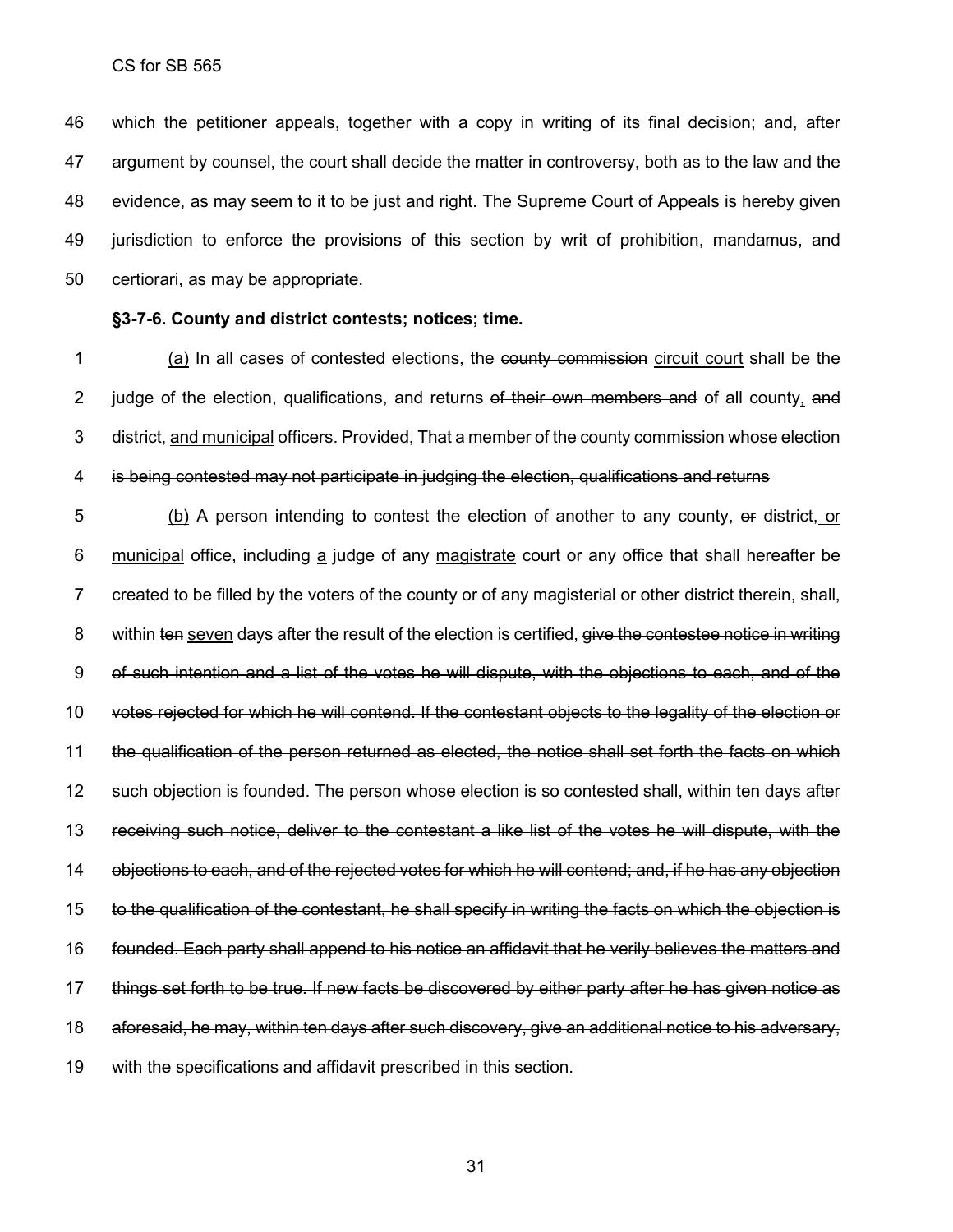- The provisions of this section apply to all elections, including municipal elections, except that the governing body of the municipality is the judge of any contest of a municipal election initiate a civil action in the circuit court of a county wherein the election or any part thereof was held.
- (c) For an election contest challenging specific votes cast, votes rejected, or voters who participated in the election, a recount proceeding as set forth in §3-6-9 of this code is first required

and shall be complete prior to the filing of an election contest on those grounds.

## **§3-7-7. County Circuit court to hear county, and district, and municipal contests; procedure; review.**

1 (a) The county circuit court shall hear and decide election contests initiated pursuant to the provisions of the preceding section §3-7-6 of this code. Subpoenas for witnesses for either party shall be issued by the clerk of the county court, and served as in other cases, and the witnesses shall be entitled to the same allowances and privileges, and be subject to the same penalties, as witnesses attending a circuit court in a civil suit. The notice of contest shall be presented to the county court at its first term after the same is delivered to the person whose election is contested, and the same shall be docketed for trial in such court.

8 (b) At the trial of such the contest, the circuit court shall hear all such legal and proper 9 evidence that may be brought before it by either party, and may, if deemed considered necessary, 10 require the production of the poll books, certificates, and ballots deposited with its the county clerk 11 or municipal recorder or clerk, and examine the same. The hearing may be continued by the court from time to time, if it be shown that justice and right require it, but not beyond three months from 13 the day of election.

## (c) A contestant has the burden of proof in an elections contest.

15 (d) At the final conclusion of the trial of such contest, the circuit court shall declare the true result of such election, and cause the same to be entered on the records of the court. When the 17 result of the election is declared, as aforesaid, direct that a certified copy of the order declaring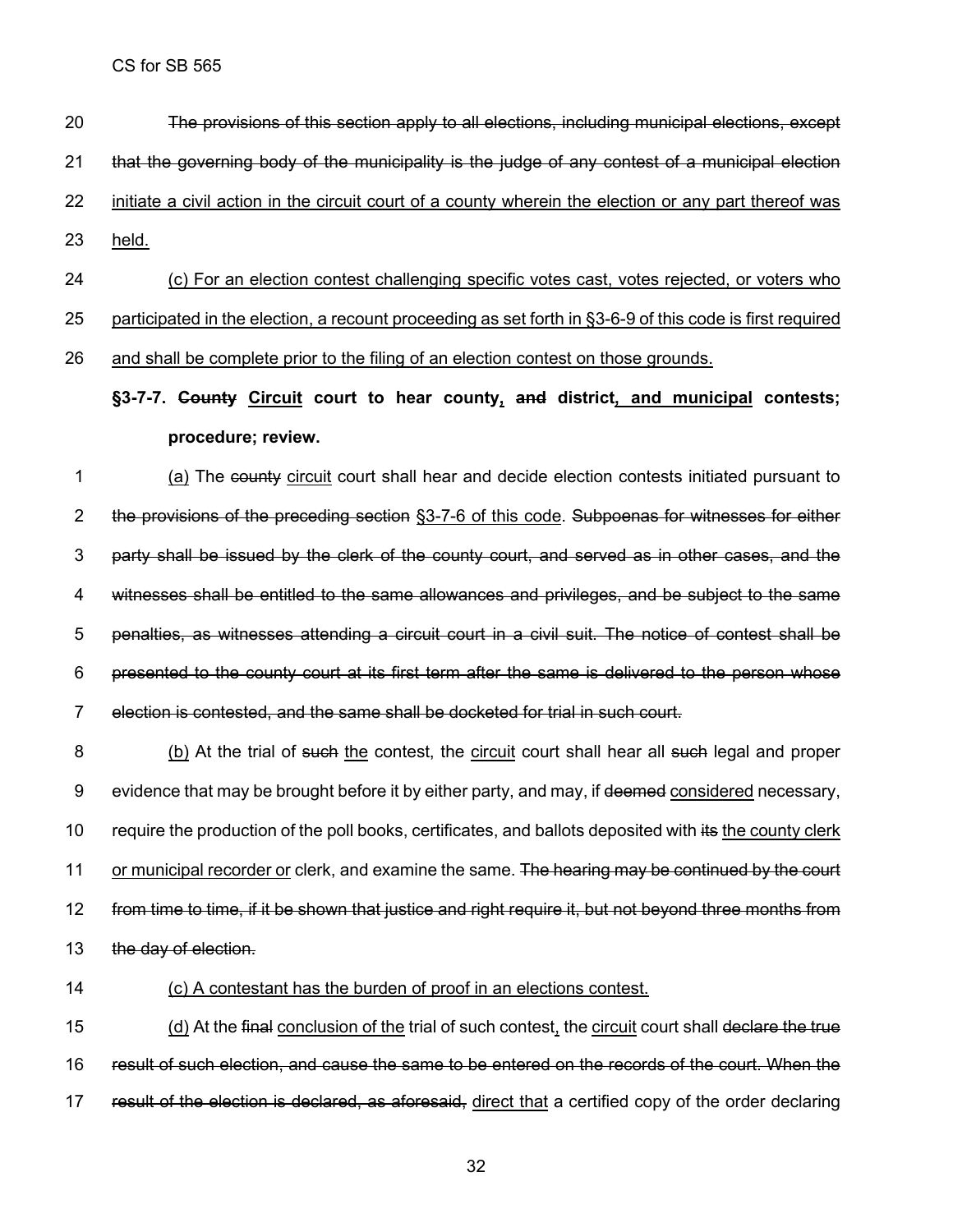18 such the result shall, if required, be delivered by the clerk of the circuit court wherein the contest 19 was held to the person declared elected, if such be the result of the trial, and such copy shall be received in all courts and places as legal evidence of the result of the election therein declared 21 parties. Either the contestant or contestee shall have the right of appeal to the circuit court of the county from the final order or decision of the county court in such proceeding, upon the filing of a 23 bond with good personal security, by the party desiring the appeal, to be approved by the county court, in a sum deemed sufficient by such court, with condition to the effect that the person proposing to appeal will perform and satisfy any judgment which may be rendered against him by the circuit court on such appeal. But such appeal shall not be granted unless the party desiring the appeal shall make application for such appeal, and file such bond, within thirty days from the entering of the final order in such proceeding; and the circuit court may at any time require a new 29 bond or increase the penalty thereof when the court deems it necessary. When such appeal is taken to the circuit court, as hereinbefore provided, it shall be heard and determined upon the original papers, evidence, depositions and records filed before and considered by the county court, and the circuit court shall decide the contest upon the merits. From the decision of the circuit court, an

- (e) An appeal of the decision of the circuit court shall lie to the Supreme Court of Appeals, as in other cases, but such appeal shall be heard upon the original papers and copies of all orders made, without requiring the same to be printed.
- (f) The Supreme Court of Appeals, through its rule-making power in §51-1-4 of this code, may promulgate rules and regulations consistent with this article which governing the pleadings, practice, and procedure for the conduct of county, district, and municipal election contests in the
- courts of this state.

## **ARTICLE 8. REGULATION AND CONTROL OF ELECTIONS.**

**§3-8-2b. Disclosure of electioneering communications; disclaimers on telephone political messaging and polling.**

(a) Every person who has spent: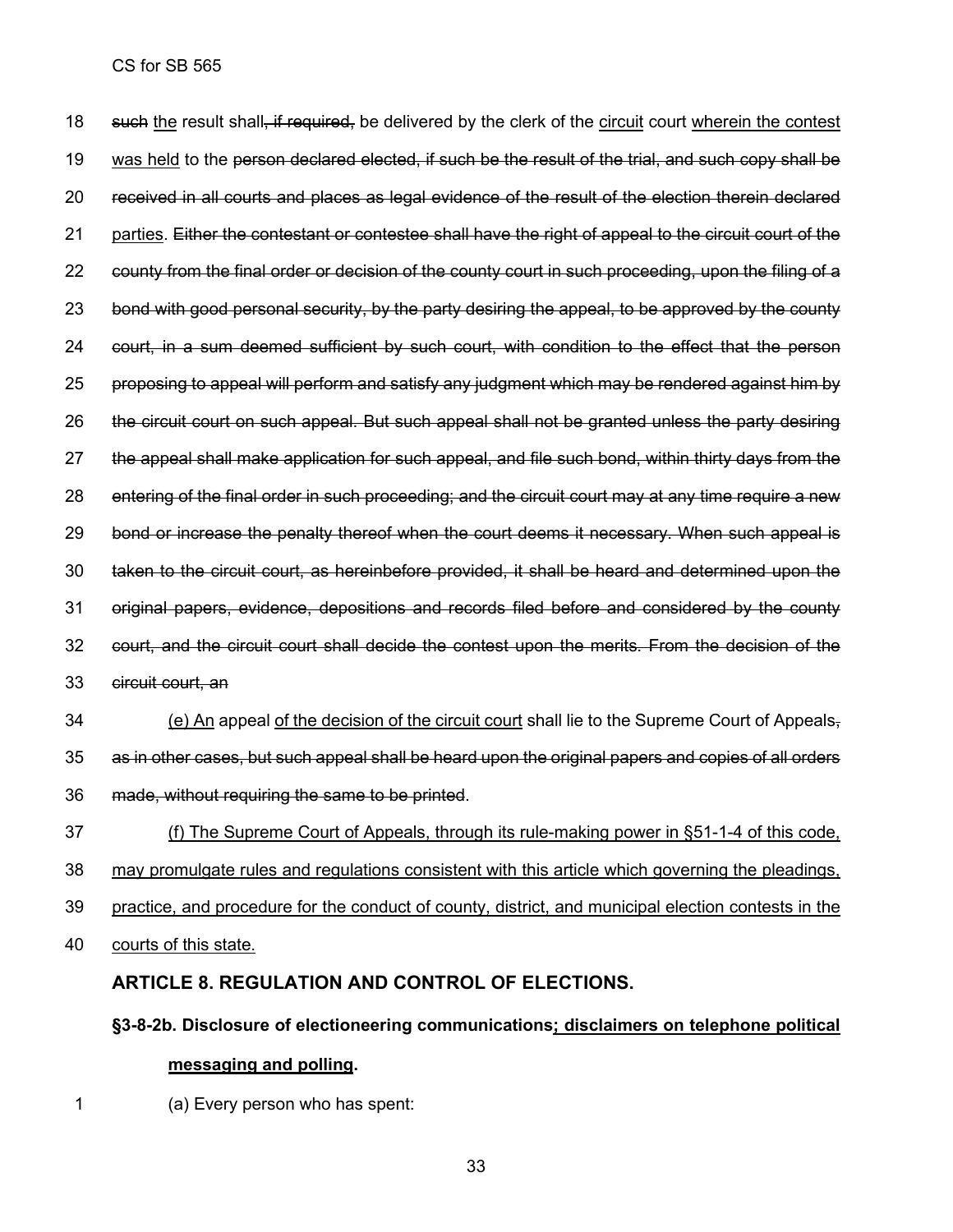(1) A total of \$5,000 or more for the direct costs of purchasing, producing, or disseminating electioneering communications during any calendar year; or

 (2) A total of \$1,000 or more on or after the 15th day but more than 12 hours before the day of any election for the direct costs of purchasing, producing, or disseminating electioneering communications during any calendar year shall, within 24 hours of each disclosure date, file with the Secretary of State a statement which contains all of the information listed in subsection (b) of this section.

 (b)(1) The name of the person making the expenditure, the name of any person sharing or exercising direction or control over the activities of the person making the expenditure and the name of the custodian of the books and accounts of the person making the expenditure;

 (2) If the person making the expenditure is not an individual, the principal place of business of the partnership, committee, association, organization, or group which made the expenditure;

 (3) The amount of each expenditure of more than \$1,000 made for electioneering communications during the period covered by the statement and the name of the person to whom the expenditure was made;

 (4) The elections to which the electioneering communications pertain, the names, if known, of the candidates referred to or to be referred to therein, whether the electioneering communication is intended to support or oppose the identified candidates and the amount of the total expenditure reported in subdivision (3) of this subsection spent to support or oppose each of the identified candidates; and

 (5) The names and addresses of any contributors who contributed a total of more than \$1,000 between the first day of the preceding calendar year and the disclosure date and whose contributions were used to pay for electioneering communications.

 (c) With regard to the contributors required to be listed pursuant to subdivision (5), subsection (b) of this section, the statement shall also include: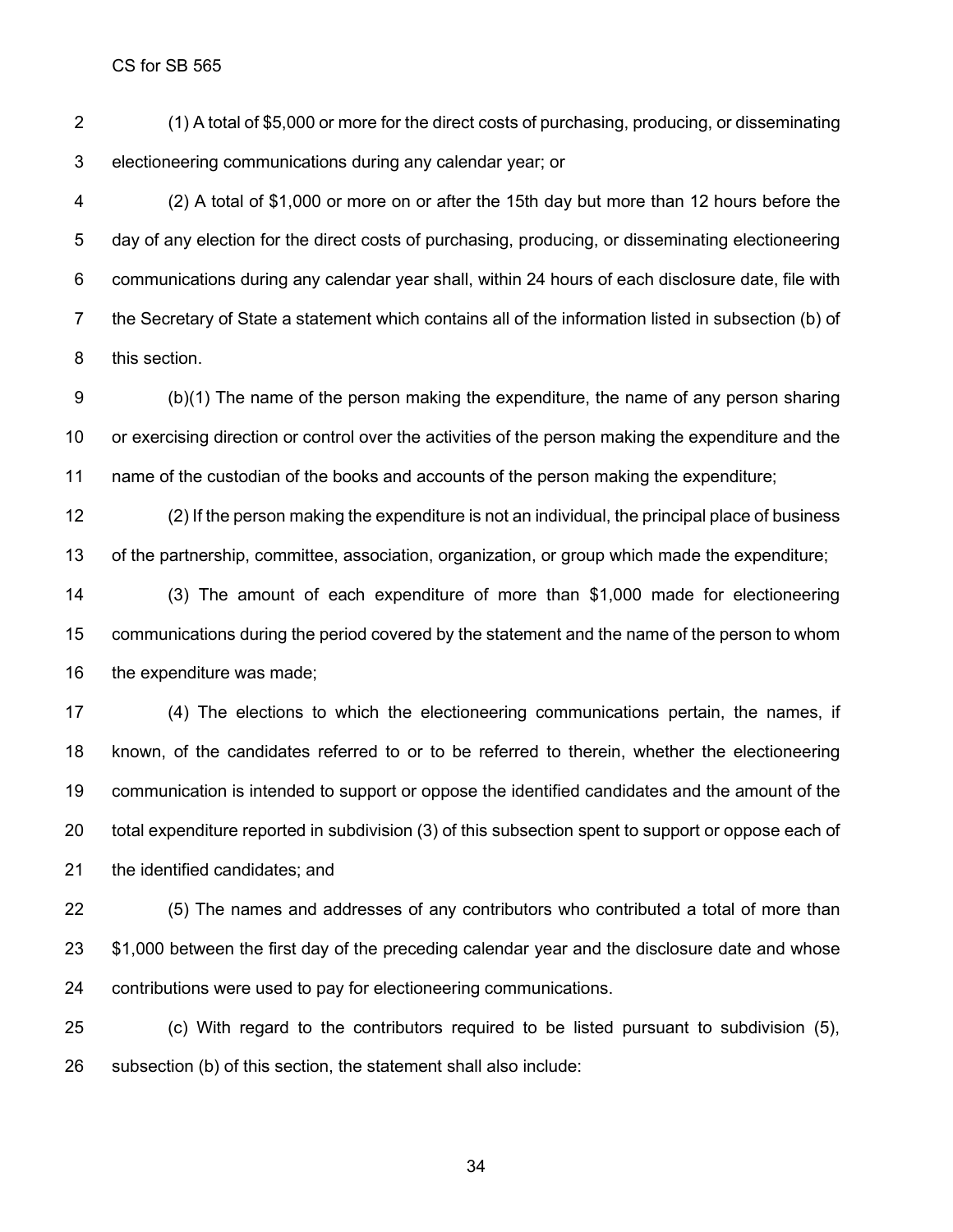(1) The month, day, and year that the contributions of any single contributor exceeded \$250;

 (2) If the contributor is a political action committee, the name and address the political action committee registered with the State Election Commission;

 (3) If the contributor is an individual, the name and address of the individual, his or her occupation, the name and address of the individual's current employer, if any, or, if the individual is self-employed, the name and address of the individual's business, if any;

(4) A description of the contribution, if other than money;

(5) The value in dollars and cents of the contribution.

 (d) (1) Any person who makes a contribution for the purpose of funding the direct costs of purchasing, producing, or disseminating an electioneering communication under this section shall, at the time the contribution is made, provide his or her name and address to the recipient of the contribution;

 (2) Any individual who makes contributions totaling \$250 or more between the first day of the preceding calendar year and the disclosure date for the purpose of funding the direct costs of purchasing, producing or disseminating electioneering communications shall, at the time the contribution is made, provide the name of his or her occupation and of his or her current employer, if any, or, if the individual is self-employed, the name of his or her business, if any, to the recipient of the contribution.

 (e) In each electioneering communication, a statement shall appear or be presented in a clear and conspicuous manner that:

 (1) Clearly indicates that the electioneering communication is not authorized by the candidate or the candidate's committee; and

 (2) Clearly identifies the person making the expenditure for the electioneering communication: *Provided,* That if the electioneering communication appears on or is disseminated by broadcast, cable or satellite transmission, the statement required by this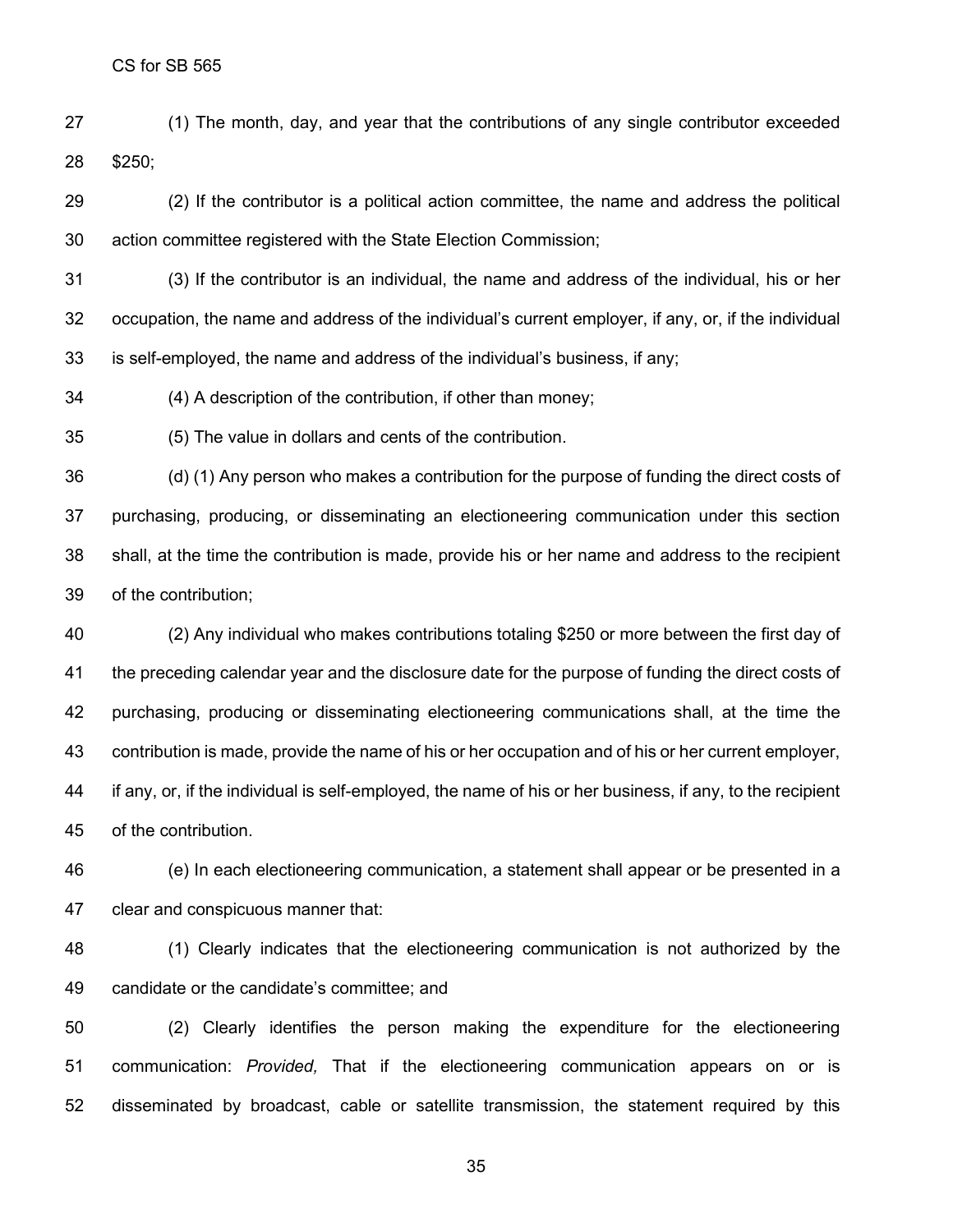53 subsection must shall be both spoken clearly and appear in clearly readable writing at the end of the communication.

 (f) Within five business days after receiving a disclosure of electioneering communications statement pursuant to this section, the Secretary of State shall make information in the statement available to the public through the Internet.

 (g) For the purposes of this section, a person is considered to have made an expenditure when the person has entered into a contract to make the expenditure at a future time.

60 (h) The Secretary of State is hereby directed to shall propose legislative rules and 61 emergency rules implementing this section for legislative approval in accordance with the provisions of §29A-3-1 *et seq.* of this code.

 (i) If any person, including, but not limited to, a political organization (as defined in Section 527(e)(1) of the Internal Revenue Code of 1986) makes, or contracts to make, any expenditure for electioneering communications which is coordinated with and made with the cooperation, consent or prior knowledge of a candidate, candidate's committee or agent of a candidate, the expenditure shall be treated as a contribution and expenditure by the candidate. If the expenditure is coordinated with and made with the cooperation or consent of a state or local political party or committee, agent or official of that party, the expenditure shall be treated as a contribution to and expenditure by the candidate's party.

 (j) Except for bona fide survey and opinion research as defined in subsection (p) of this section, all prerecorded political audio messages, which content falls under the definition of "electioneering communications" and which messages are delivered via telephone at the direction of a candidate committee, political committee, or any other person or organization, shall contain, or a live operator shall orally provide, before any other information, the following information: (1) The name of the candidate or of any organization or organizations the person is calling 77 on behalf of;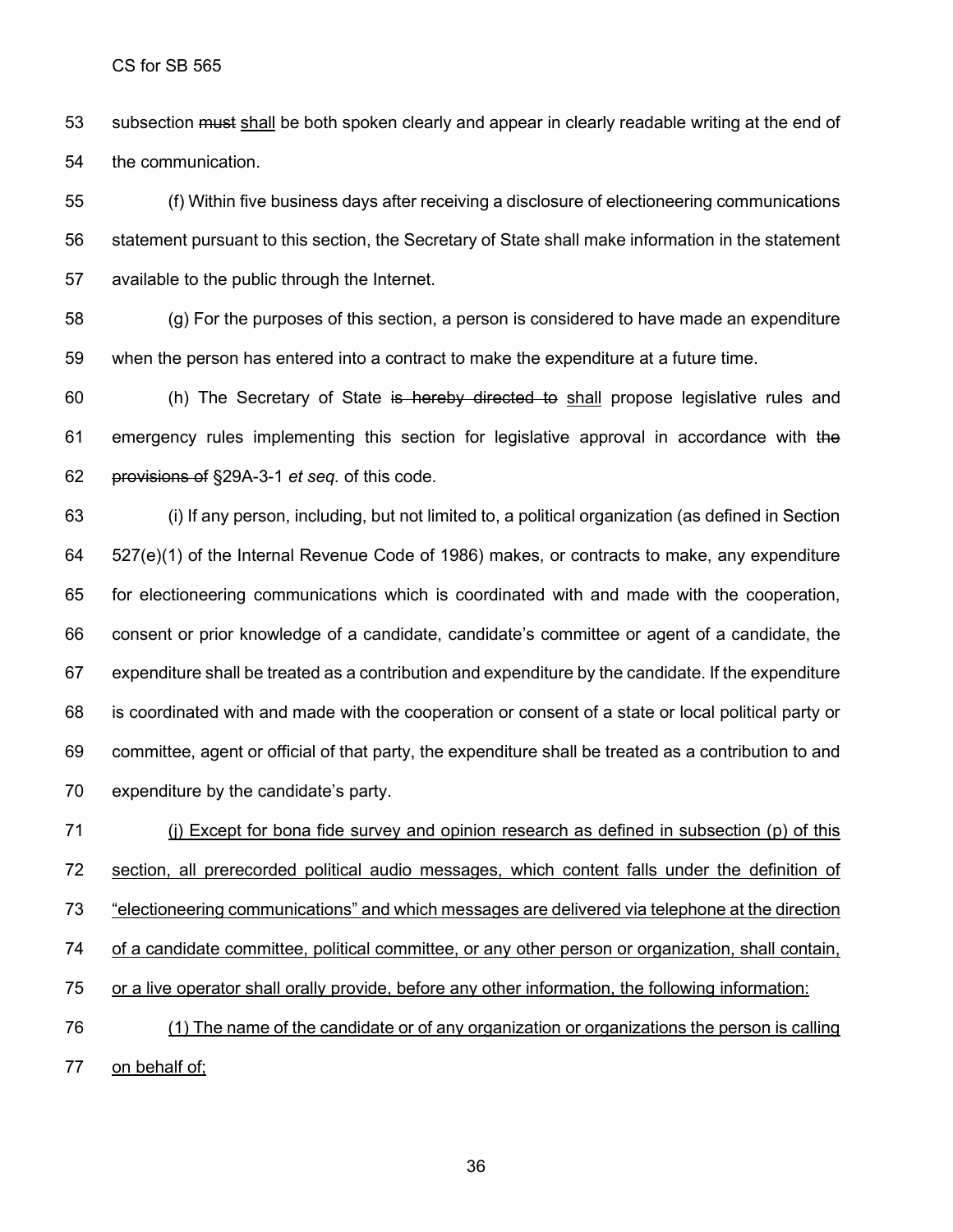(2) The name of the person or organization paying for the delivery of the message and the

name of the fiscal agent, if applicable; and

- (3) Affirmatively state if any actors, events, or other content depicted in the message are fictional.
- (k) No person may deliver or knowingly cause to be delivered a prerecorded political message to any telephone number on any federal do not call list.
- (l) (1) A violation of subsection (j) of this section shall result in a civil penalty of \$5,000 per
- violation.
- 86 (2) Any person injured by another's violation of this section may bring an action for
- 87 equitable relief, including an injunction. In addition, a prevailing plaintiff shall be awarded the costs
- of the suit and reasonable attorney's fees.
- 89 (m) Except for bona fide survey and opinion research, any person who engages in push-
- polling by calling voters on behalf, in support, or in opposition of any candidate for public office by
- telephone, which telephone message is an electioneering communication and asks questions
- 92 relating to any candidate for public office which implies, conveys, or states information about the
- candidate's character, status, or political stance, and which is likely to be construed by a voter to
- 94 be a survey or poll, shall prior to asking any person contacted a question relating to a candidate:
- (1) Inform the person that the telephone call is a "paid political telephone call";
- (2) Identify the organization making the call and the organization paying for the call;
- 97 (3) Provide a valid, working, current telephone number for the organization making the
- call;
- 99 (4) Identify whether the telephone call is being made on in support of or in opposition to a
- particular candidate or candidates for public office and identify that candidate or candidates by
- name; and
- (5) Affirmatively state if any events depicted in the questions are fictional.